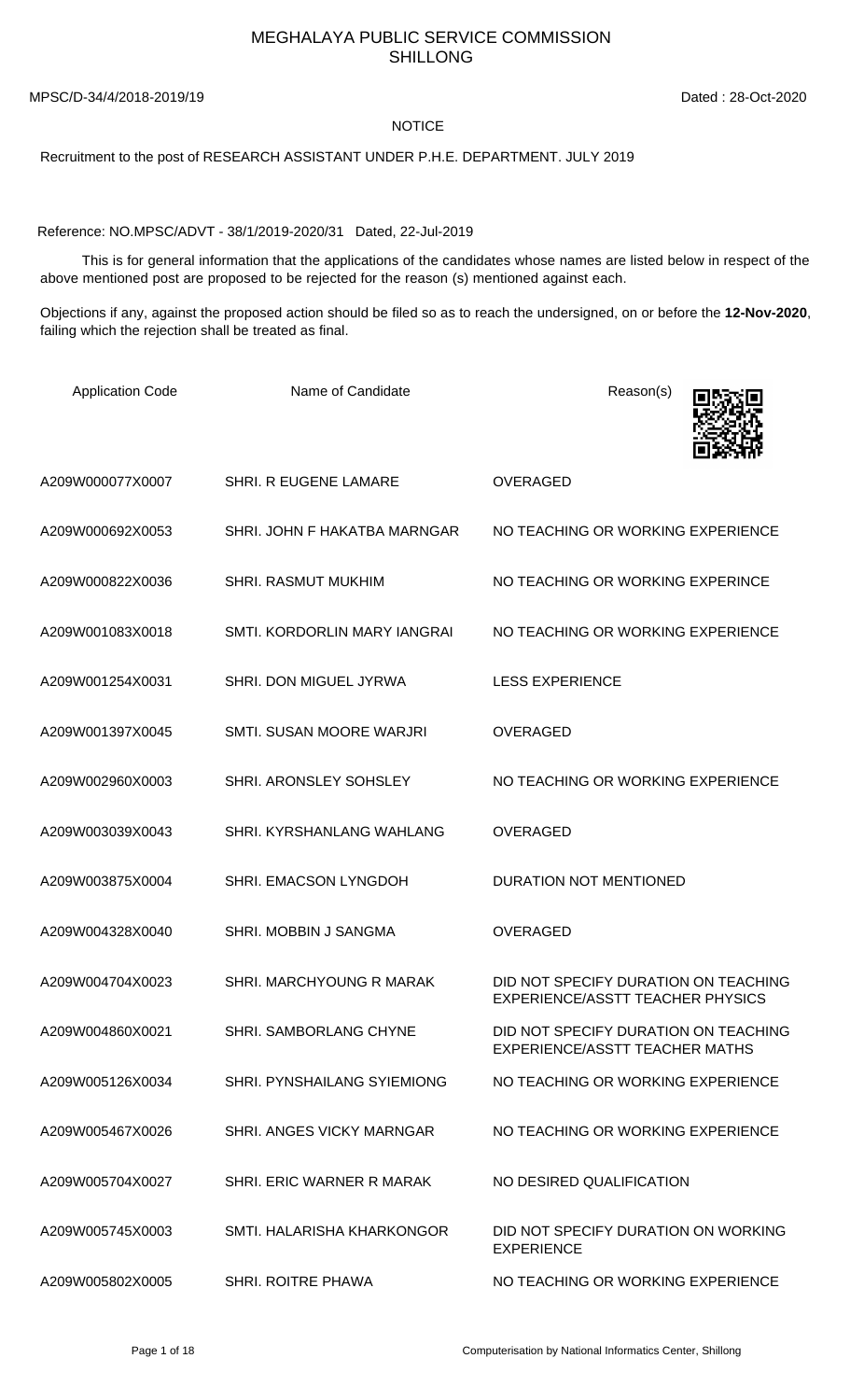| <b>Application Code</b> | Name of Candidate             | Reason(s)                                                                                        |
|-------------------------|-------------------------------|--------------------------------------------------------------------------------------------------|
| A209W005966X0038        | SHRI. FELIX ELEAZER KURBAH    | DID NOT SPECIFY DURATION ON TEACHING<br><b>EXPERIENCE</b>                                        |
| A209W007083X0067        | <b>SHRI. LICORN M SANGMA</b>  | NO TEACHING OR WORKING EXPERIENCE                                                                |
| A209W008124X0033        | SHRI. BANSHANSKHEM TANGSAI    | <b>CLARIFICATION NEEDED ON EXPERIENCE IN</b><br><b>TEACHING OR WORKING IN LABORATORY</b>         |
| A209W008163X0006        | <b>SHRI. LINCOLN DKHAR</b>    | NO TEACHING OR WORKING EXPERIENCE                                                                |
| A209W008787X0107        | SHRI. IOHBOKLANG KHONGJOH     | NOT CLEAR ON TEACHING OR WORKING<br><b>EXPERIENCE</b>                                            |
| A209W008880X0080        | SHRI. VIRUNTY KHONGJEE        | NO TEACHING OR WORKING EXPERIENCE                                                                |
| A209W008944X0011        | SHRI. TYRCHAIN MITRE LIPON    | NO TEACHING OR WORKING EXPERIENCE                                                                |
| A209W009437X0024        | SHRI. BANIENGSKHEM KHONGSDAM  | NO TEACHING OR WORKING EXPERIENCE                                                                |
| A209W009972X0004        | SHRI. WADBORLANG JAPANG       | NO TEACHING OR WORKING EXPERIENCE                                                                |
| A209W010203X0019        | SMTI. O RISUKLANG SHANGPLIANG | NO TEACHING OR WORKING EXPERIENCE                                                                |
| A209W010358X0044        | SHRI. FAMOUS STAR MARBANIANG  | NO TEACHING OR WORKING EXPERIENCE                                                                |
| A209W010569X0034        | SHRI. VICKY TRONA A SANGMA    | NO TEACHING OR WORKING EXPERIENCE                                                                |
| A209W011450X0106        | SMTI. SARASHISHA NONGBET      | OVERAGED                                                                                         |
| A209W011664X0014        | SMTI. LYDIA BOONEY JYRWA      | <b>OVERAGED</b>                                                                                  |
| A209W011689X0028        | <b>SHRI. BHABOK SYIEMIONG</b> | DID NOT SPECIFY DURATION ON WORKING<br><b>EXPERIENCE</b>                                         |
| A209W011876X0010        | SHRI. ABRAHAM R MARAK         | NO DESIRED QUALIFICATION                                                                         |
| A209W011912X0059        | SMTI, WANPYNDAP C NONGBET     | NO DESIRED SUBJECTS                                                                              |
| A209W012234X0056        | <b>SHRI. POLESTAR RANI</b>    | DID NOT SPECIFY DURATION ON TEACHING<br><b>EXPERIENCE</b>                                        |
| A209W012307X0022        | SHRI. JOHN SANDEEP D SANGMA   | <b>LESS WORK EXPERIENCE</b>                                                                      |
| A209W012339X0026        | <b>SHRI. EMBOKLANG PAPANG</b> | DID NOT SPECIFY DURATION ON TEACHING<br><b>EXPERIENCE</b>                                        |
| A209W012356X0006        | <b>SHRI. SMARLING SUTING</b>  | DID NOT SPECIFY DURATION ON TEACHING<br><b>EXPERIENCE</b>                                        |
| A209W012633X0048        | <b>SHRI. BUROMLANG PAKMA</b>  | NO TEACHING OR WORKING EXPERIENCE /<br><b>CLARIFICATION ON BACHELOR DEGREE</b><br><b>SUBJECT</b> |
| A209W012640X0062        | <b>SMTI. LARINIA SUTING</b>   | NO DESIRED SUBJECTS                                                                              |
| A209W013752X0024        | SHRI. TORANG AGITOK SANGMA    | NO DESIRED QUALIFICATION                                                                         |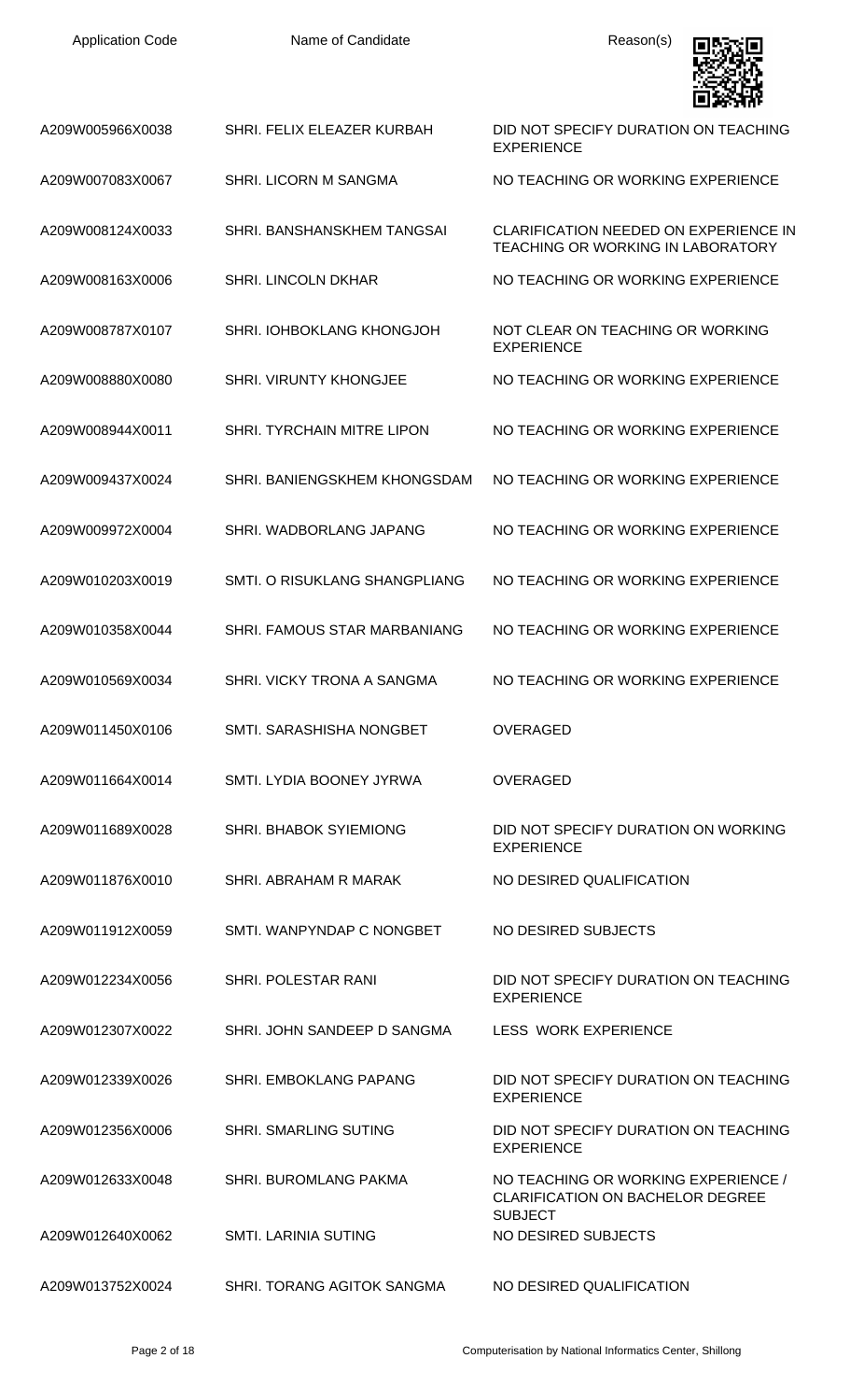| <b>Application Code</b> | Name of Candidate                                 | Reason(s)                                                             |
|-------------------------|---------------------------------------------------|-----------------------------------------------------------------------|
| A209W014317X0085        | SMTI, DAMONLANG MYRTHONG                          | NO TEACHING OR WORKING EXPERIENCE                                     |
| A209W014439X0004        | SHRI. MALCOME MANAR                               | DID NOT SPECIFY DURATION ON TEACHING<br><b>EXPERIENCE</b>             |
| A209W014545X0016        | <b>SMTI. IBALARISUKLANG</b><br><b>RYNTATHIANG</b> | NO TEACHING OR WORKING EXPERIENCE                                     |
| A209W014704X0022        | SMTI. REEMA VAREEN DIENGDOH                       | NO TEACHING OR WORKING EXPERIENCE                                     |
| A209W015079X0025        | <b>SHRI. VASANT THAKURI</b>                       | NO DESIRED QUALIFICATION                                              |
| A209W015164X0025        | SHRI. SALJAGRING R SANGMA                         | DID NOT SPECIFY DURATION ON TEACHING<br><b>EXPERIENCE</b>             |
| A209W015168X0063        | <b>SHRI. BARSIL JYRWA</b>                         | NO DESIRED SUBJECTS                                                   |
| A209W015399X0023        | SMTI. RECCICA DONNA LYNGKHOI                      | LESS EXPERIENCE/ DID NOT SPECIFY ON<br>WHETHER WORKING IN LAB OR NOT. |
| A209W015517X0031        | SHRI. DRINGSTONE MANDA<br><b>SANGMA</b>           | NO TEACHING OR WORKING EXPERIENCE                                     |
| A209W015538X0023        | SMTI. NYLLA EULALIA WANNIANG                      | GOVT. SERVANT. NO TEACHING OR<br><b>WORKING EXPERIENCE</b>            |
| A209W015788X0007        | SHRI. DONKUPAR KHARBANI                           | NO TEACHING OR WORKING EXPERIENCE                                     |
| A209W015972X0006        | SHRI. BANTEILANG LYNGDOH<br><b>NONGLAIT</b>       | <b>LESS WORK EXPERIENCE</b>                                           |
| A209W015995X0023        | SHRI. BICKY A SANGMA                              | NO DESIRED SUBJECT                                                    |
| A209W016002X0078        | SMTI, DARITIMON KHARHUJON                         | NO TEACHING OR WORKING EXPERIENCE                                     |
| A209W016076X0025        | SMTI. SAIRUPA GIRI KHARSYNTIEW                    | NO TEACHING OR WORKING EXPERIENCE                                     |
| A209W016754X0022        | SMTI. DAIAMONLANG RANI                            | NO DESIRED SUBJECTS                                                   |
| A209W016843X0015        | SHRI. PYNIOHBOR KURBAH                            | DID NOT SPECIFY DURATION ON WORKING<br><b>EXPERIENCE</b>              |
| A209W016845X0024        | SHRI. LARRY R SANGMA                              | NO DESIRED QUALIFICATION                                              |
| A209W016862X0012        | SHRI. GILMORE FREDERICK G.<br><b>MOMIN</b>        | NO DESIRED SUBJECTS / BACHELOR<br><b>DEGREE COURSE</b>                |
| A209W017416X0021        | SMTI. BAPYNIASUK KURBAH                           | DID NOT SPECIFY DURATION ON TEACHING<br><b>EXPERIENCE</b>             |
| A209W018287X0028        | <b>SHRI. PYNSHNGAINLANG</b><br><b>KHONGDUP</b>    | NO TEACHING OR WORKING EXPERIENCE                                     |
| A209W018683X0019        | SHRI. LESTERFIELD NONGBET                         | NO TEACHING OR WORKING EXPERIENCE                                     |
| A209W018800X0037        | SHRI, DONALDON KHARKRANG                          | NO TEACHING OR WORKING EXPERIENCE                                     |
| A209W019392X0026        | SHRI. CHANCHALLOR RASHIR                          | NO TEACHING OR WORKING EXPERIENCE                                     |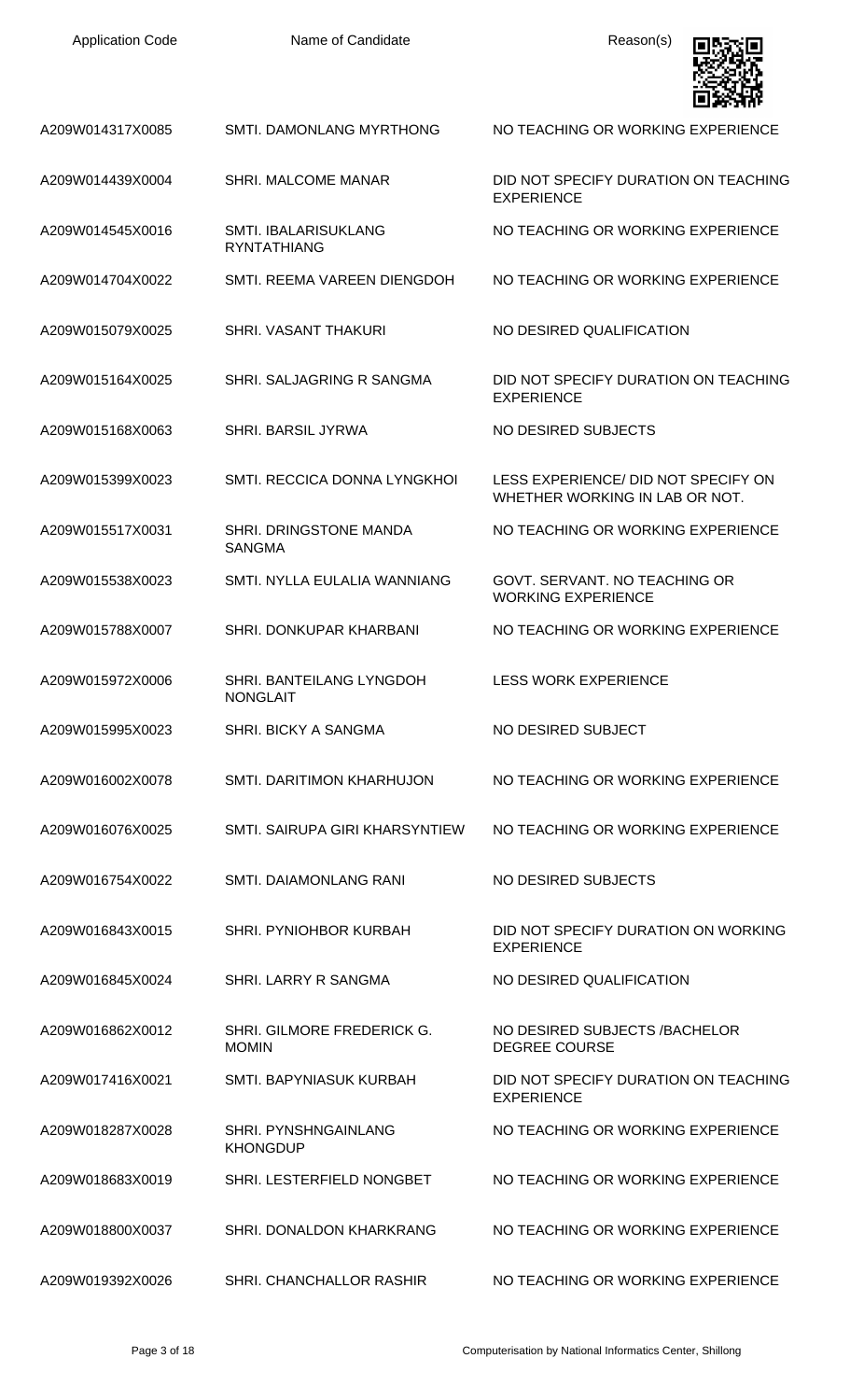| A209W019577X0022 | SHRI. HARVESTAR KHONGSNI                                | NO TEACHING OR WORKING EXPERIENCE                                      |
|------------------|---------------------------------------------------------|------------------------------------------------------------------------|
| A209W020201X0058 | SHRI. DATHRANG I IALE PASSAH                            | NO DESIRED QUALIFICATION                                               |
| A209W020493X0038 | SMTI. JUDITH LYNGDOH POHLONG                            | NO TEACHING OR WORKING EXPERIENCE                                      |
| A209W020526X0029 | SMTI. IDORA A. SANGMA                                   | NO TEACHING OR WORKING EXPERIENCE                                      |
| A209W020889X0051 | SHRI. GREGORY MALNGIANG                                 | NO TEACHING OR WORKING EXPERIENCE                                      |
| A209W020983X0061 | SHRI. KARIK WATRE MOMIN                                 | NO DESIRED QUALIFICATION                                               |
| A209W021136X0012 | SMTI. KMENDASHISHA WANNIANG                             | NO TEACHING OR WORKING EXPERIENCE                                      |
| A209W021143X0013 | SMTI. IBAKYNTIEW D MARPNA                               | NO TEACHING OR WORKING EXPERIENCE                                      |
| A209W021437X0099 | SMTI. NATALYA ZVEREVA N<br><b>SANGMA</b>                | NO DESIRED QUALIFICATION                                               |
| A209W021629X0037 | SHRI. BATSKHEMLANG RAPTHAP                              | NO TEACHING OR WORKING EXPERIENCE                                      |
| A209W021836X0013 | <b>SHRI. CHEHNANG MOMIN</b>                             | NO TEACHING OR WORKING EXPERIENCE                                      |
| A209W021946X0042 | <b>SMTI, SANDALIN R SUCHIANG</b>                        | NO TEACHING OR WORKING EXPERIENCE                                      |
| A209W022590X0011 | SHRI. EVERSTONE MARBANIANG                              | NO DESIRED QUALIFICATION                                               |
| A209W022854X0025 | <b>SHRI. OLDSINGH SYIEMIONG</b>                         | NOT CLEAR WHETHER A CHEMISTRY<br><b>TEACHER OR NOT</b>                 |
| A209W023113X0051 | SHRI. BADONBOKLANG NONGRUM                              | NO TEACHING OR WORKING<br>EXPERIENCE/BACHELOR DEGREE COURSE            |
| A209W023212X0025 | <b>SMTI. PHILAPYNSUK DOMINICA</b><br><b>KHARMYNTHON</b> | NO TEACHING OR WORKING EXPERIENCE                                      |
| A209W023259X0006 | SHRI. EBORLANG KHARNAIOR                                | DID NOT SPECIFY DURATION ON TEACHING<br>EXPERIENCE/NOT CLEAR WHETHER A |
| A209W025018X0064 | SHRI. JOY JOSEPH R MARAK                                | CHEMISTRY TEACHER OR NOT<br>NO DESIRED QUALIFICATION /OVERAGED         |
| A209W026314X0009 | SHRI. PETER JOHN MARBANIANG                             | NO DESIRED QUALIFICATION                                               |
| A209W027696X0009 | SMTI. NABANITA HAJONG                                   | NO TEACHING OR WORKING EXPERIENCE                                      |
| A209W028984X0012 | <b>SHRI. GEORGE KUPAR</b><br><b>KHARMAWLONG</b>         | NO TEACHING OR WORKING EXPERIENCE                                      |
| A209W029216X0049 | SHRI, ARJUNE MAWPHNIANG                                 | NOT CLEAR WHETHER A CHEMISTRY<br><b>TEACHER OR NOT</b>                 |
| A209W029622X0015 | SMTI. DAFENY MARWEIN                                    | NO TEACHING OR WORKING EXPERIENCE                                      |
| A209W031643X0029 | SHRI. DANIEL WARLARPIH                                  | NO TEACHING OR WORKING EXPERIENCE                                      |

▣

 $\blacksquare$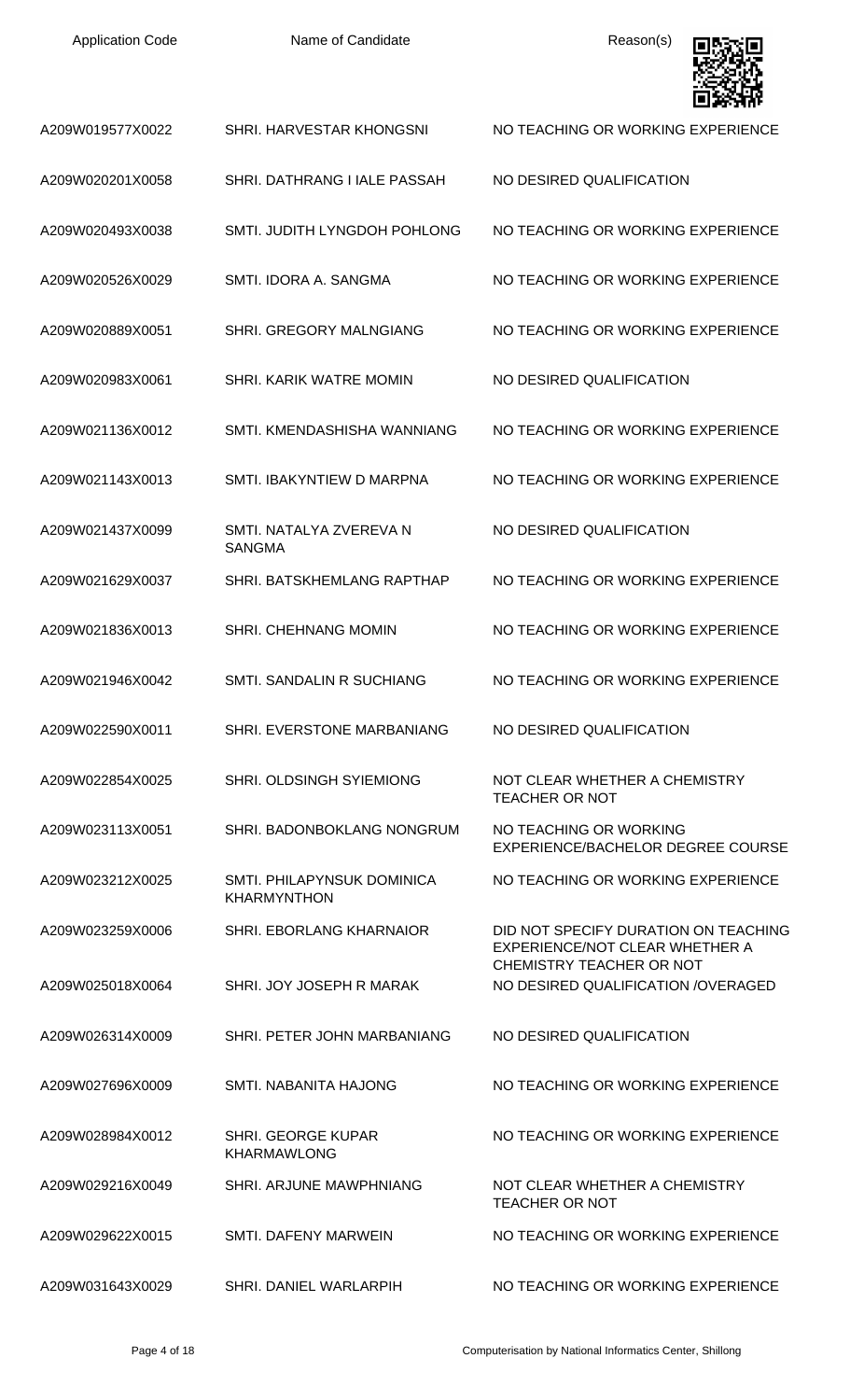Name of Candidate **Reason(s)** 



|                  |                                                        | gerian d                                                            |
|------------------|--------------------------------------------------------|---------------------------------------------------------------------|
| A209W031756X0037 | SHRI. SECOND KHONGSDIR                                 | NO TEACHING OR WORKING EXPERIENCE                                   |
| A209W032119X0043 | <b>SMTI. IBANYLLA SWER</b>                             | NO DESIRED SUBJECTS                                                 |
| A209W032841X0017 | SMTI. GLADIS NORA LYNGDOH                              | NO TEACHING OR WORKING EXPERIENCE                                   |
| A209W032958X0016 | SMTI. DEIWANLANG KHONGPHAI                             | NO TEACHING OR WORKING EXPERIENCE                                   |
| A209W033008X0010 | SHRI. FERNANCE LALOO                                   | NO DESIRED QUALIFICATION                                            |
| A209W033312X0063 | SMTI. LAPYNDAPLIN KHARSAHNOH                           | <b>LESS WORK EXPERIENCE</b>                                         |
| A209W033365X0012 | SMTI, ORPAH DIANA NONGKYNRIH                           | <b>UNDER QUALIFIED</b>                                              |
| A209W033523X0011 | <b>SHRI. REJOICING WAR</b>                             | <b>UNDER QUALIFIED</b>                                              |
| A209W034162X0023 | <b>SMTI. MONICA KHARNAIOR</b>                          | NO TEACHING OR WORKING EXPERIENCE                                   |
| A209W034193X0014 | SHRI. DANNY CH SANGMA                                  | NO TEACHING OR WORKING EXPERIENCE                                   |
| A209W034501X0010 | SMTI. HABALAMONBHA RYMMAI                              | NO DESIRED QUALIFICATION                                            |
| A209W034621X0016 | SMTI. ELIZABETH JANE JALA                              | NOT CLEAR WHETHER A CHEMISTRY<br>TEACHER / DID NOT SPECIFY DURATION |
| A209W035124X0013 | SHRI. ORIN BALKAM CH. SANGMA                           | NO DESIRED QUALIFICATION                                            |
| A209W035185X0022 | <b>SHRI. AIBORLANG THONGNI</b>                         | NO TEACHING OR WORKING EXPERIENCE                                   |
| A209W035194X0051 | <b>SHRI, GRIKJANG R MARAK</b>                          | NO TEACHING OR WORKING EXPERIENCE                                   |
| A209W035364X0035 | <b>SHRI. DIAH LAMIN</b>                                | DID NOT SPECIFY DURATION ON WORKING<br><b>EXPERIENCE</b>            |
| A209W035386X0009 | SHRI. EBEN T ZAHAU                                     | UNDER QUALIFIED                                                     |
| A209W035395X0040 | <b>SHRI. HEMAN HILLARY ENGLENG</b><br><b>MASHARING</b> | NO DESIRED QUALIFICATION                                            |
| A209W035401X0025 | SHRI. LIDINGSTAR KHARSYNTIEW                           | NO TEACHING OR WORKING EXPERIENCE                                   |
| A209W035641X0048 | SHRI. BALATEISKHEM SYIEMLIEH                           | NO TEACHING OR WORKING EXPERIENCE                                   |
| A209W035770X0014 | <b>SHRI. PHILOS DKHAR</b>                              | DID NOT SPECIFY DURATION ON WORKING<br><b>EXPERIENCE</b>            |
| A209W036070X0016 | SHRI. DIMSENG K MARAK                                  | NO DESIRED QUALIFICATION                                            |
| A209W036071X0007 | SMTI. SWASTIKA RABHA                                   | NO TEACHING OR WORKING EXPERIENCE                                   |
| A209W036217X0013 | <b>SHRI. RICHBORN KHARKONGOR</b>                       | NO DESIRED QUALIFICATION                                            |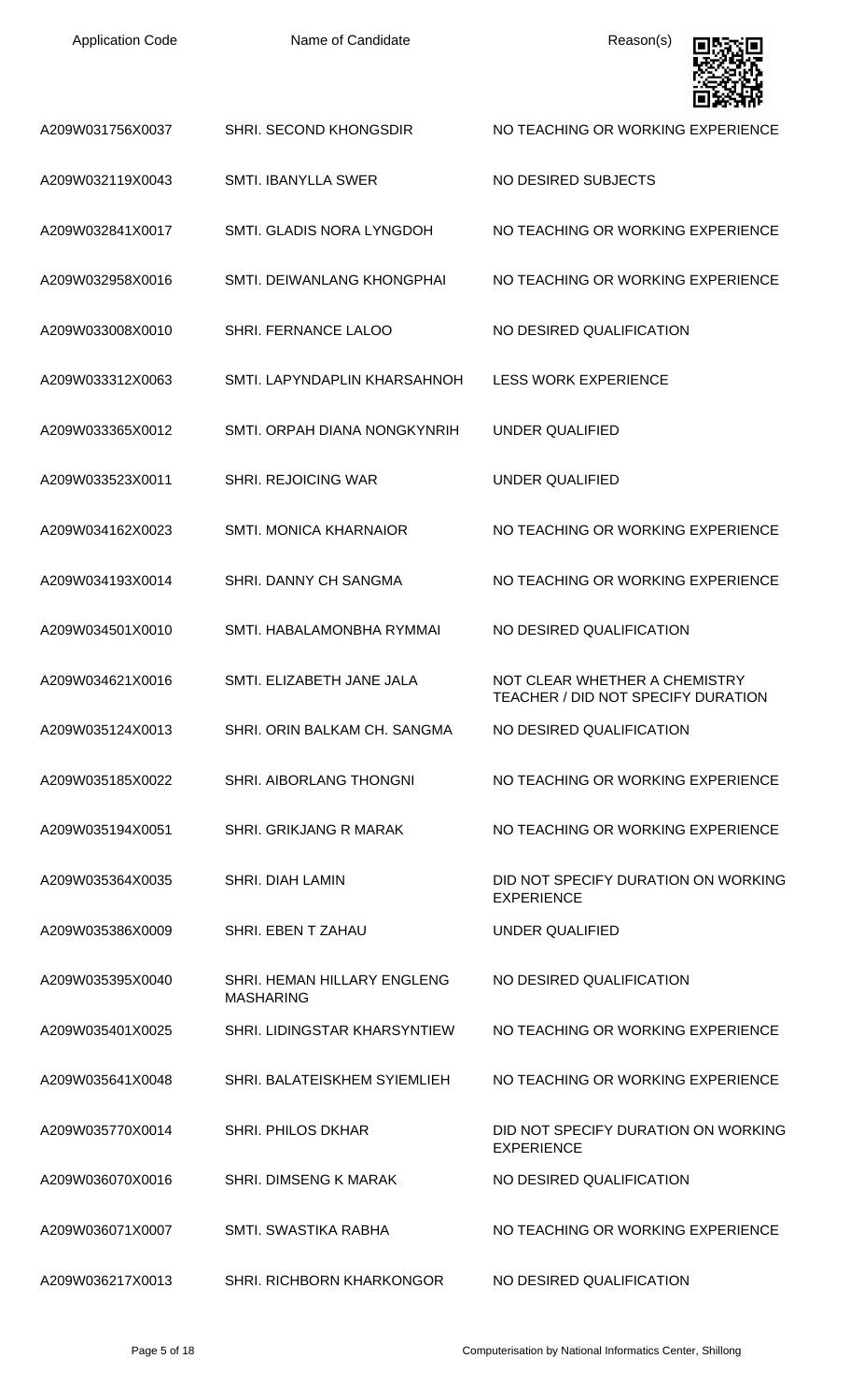| <b>Application Code</b> | Name of Candidate                                  | Reason(s)                                                            |
|-------------------------|----------------------------------------------------|----------------------------------------------------------------------|
| A209W036433X0025        | SMTI. LARISHA KHONGSIT                             | NO TEACHING OR WORKING EXPERIENCE                                    |
| A209W036542X0019        | SHRI. FIRSTBORN LYNGDOH                            | NO TEACHING OR WORKING EXPERIENCE                                    |
| A209W036580X0028        | SMTI. ADRIANA R SANGMA                             | NO TEACHING OR WORKING EXPERIENCE                                    |
| A209W037112X0038        | SHRI. DAWANSHAN MOSES<br><b>BENJAMIN KHARBUDON</b> | NO DESIRED QUALIFICATION                                             |
| A209W037234X0007        | SHRI. FITZERALD HUJON                              | NO TEACHING OR WORKING EXPERIENCE/<br><b>BACHELOR DEGREE SUBJECT</b> |
| A209W037780X0015        | SHRI. UTPAL KOCH                                   | NO TEACHING OR WORKING EXPERIENCE                                    |
| A209W037797X0032        | SMTI. IBANRISUK WANKHAR                            | NOT CLEAR WHETHER A CHEMISTRY<br><b>TEACHER OR NOT</b>               |
| A209W038024X0028        | SHRI. ZACHARIAH BENETTE L. SUNN                    | DID NOT SPECIFY DURATION ON WORKING<br><b>EXPERIENCE</b>             |
| A209W038147X0036        | SMTI. IBAKORDOR WAHLANG                            | NO TEACHING OR WORKING EXPERIENCE/<br><b>BACHELOR DEGREE SUBJECT</b> |
| A209W038349X0012        | <b>SHRI. GRIKSENG M SANGMA</b>                     | NO TEACHING OR WORKING EXPERIENCE                                    |
| A209W038432X0027        | <b>SHRI. PYNSUKLANG NONGKHLAW</b>                  | NO DESIRED QUALIFICATION                                             |
| A209W038798X0010        | SMTI. EVA PASSAH                                   | NO TEACHING OR WORKING EXPERIENCE                                    |
| A209W039041X0032        | SHRI. FULLMOON LYNGDOH                             | DID NOT SPECIFY DURATION ON TEACHING<br><b>EXPERIENCE</b>            |
| A209W039357X0040        | SMTI. LARIKYNTI IANGRAI                            | NO TEACHING OR WORKING EXPERIENCE                                    |
| A209W039369X0017        | <b>SHRI. GIVEN THANGKHIEW</b>                      | NO TEACHING OR WORKING EXPERIENCE                                    |
| A209W039662X0010        | SMTI. IOHLADBHA MUKHIM                             | DID NOT SPECIFY DURATION ON TEACHING<br><b>EXPERIENCE</b>            |
| A209W039709X0024        | SMTI. KHUSI R MARAK                                | NO DESIRED SUBJECT                                                   |
| A209W039875X0010        | SHRI. LEBANWADLANG RAPTHAP                         | NO TEACHING OR WORKING EXPERIENCE                                    |
| A209W040079X0043        | <b>SHRI. HOPING BINONG</b>                         | NO TEACHING OR WORKING EXPERIENCE                                    |
| A209W040111X0039        | <b>SHRI. KYNJAI POHRMEN</b>                        | NO DESIRED QUALIFICATION                                             |
| A209W040510X0013        | <b>SHRI. SHANBORLANG SUN</b>                       | NO DESIRED QUALIFICATION                                             |
| A209W041679X0008        | SMTI. IBADONDOR KHARBYNGAR                         | DID NOT SPECIFY DURATION ON WORKING<br><b>EXPERIENCE</b>             |
| A209W042682X0008        | SMTI. FEVANGELYNE MARY<br><b>KHARNAIOR</b>         | NO TEACHING OR WORKING EXPERIENCE                                    |
| A209W042696X0070        | SHRI. MANGKARA NONGSIEJ                            | NO DESIRED QUALIFICATION                                             |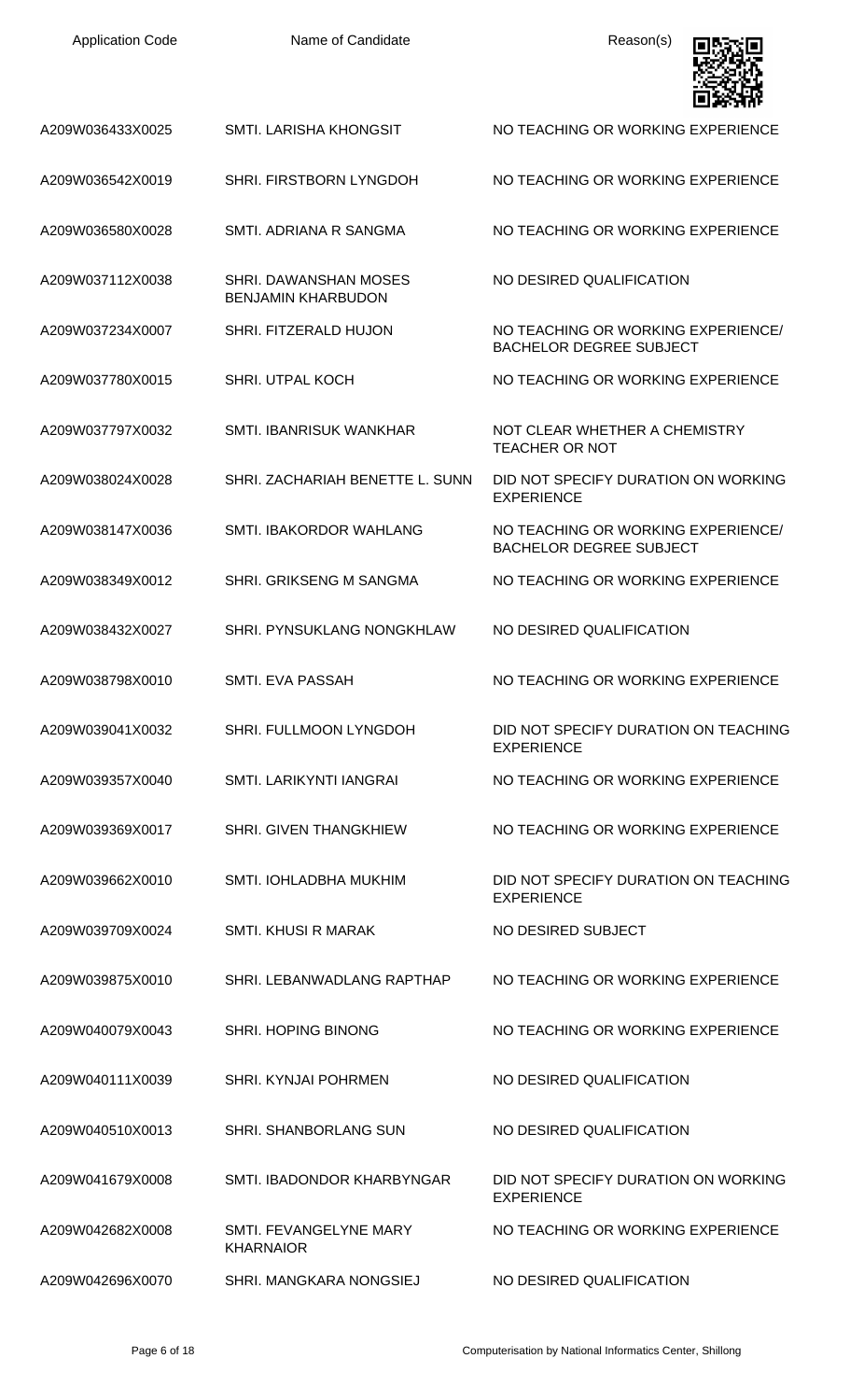| A209W043179X0011 | <b>SMTI. SONA LYNDEM</b>                   | DID NOT SPECIFY DURATION ON TEACHING<br><b>EXPERIENCE</b> |
|------------------|--------------------------------------------|-----------------------------------------------------------|
| A209W044381X0008 | <b>SMTI. BISCORA UMDOR</b>                 | NO TEACHING OR WORKING EXPERIENCE                         |
| A209W044652X0014 | SMTI. RIBAKERLIN LYNGDOH                   | DID NOT SPECIFY DURATION ON WORKING<br><b>EXPERIENCE</b>  |
| A209W044843X0019 | <b>SHRI. FULLMOON SIANGSHAI</b>            | NO TEACHING OR WORKING EXPERIENCE                         |
| A209W044943X0007 | SMTI. TARA RANGRIME A SANGMA               | NO TEACHING OR WORKING EXPERIENCE                         |
| A209W045020X0020 | SHRI. MAIKHIATHEW WARJRI                   | NO DESIRED SUBJECTS                                       |
| A209W045602X0013 | SMTI. KYNTIEWLIN KHARBANI                  | NO DESIRED QUALIFICATION                                  |
| A209W045852X0017 | <b>SMTI. FELICITY WANN</b>                 | GOVT SERVANT, NO TEACHING OR<br><b>WORKING EXPERIENCE</b> |
| A209W046298X0007 | SMTI. LARISHA KHARBULI                     | NO TEACHING OR WORKING EXPERIENCE                         |
| A209W047035X0013 | SMTI. IBANPHYLLA SYIEMLIEH                 | NO TEACHING OR WORKING EXPERIENCE                         |
| A209W047191X0028 | SMTI. BAAIJINGSHAI KHONGWAR                | NO TEACHING OR WORKING EXPERIENCE                         |
| A209W047532X0019 | SMTI. RUPAIA KHAMTI MAKDOH                 | NO TEACHING OR WORKING EXPERIENCE                         |
| A209W048125X0011 | SHRI. KITBORLANG LYNGDOH<br><b>NONGBRI</b> | NO DESIRED SUBJECT                                        |
| A209W048623X0012 | SHRI. LAMPHRANGSNGI NONGPHUD               | NOT CLEAR WHETHER A CHEMISTRY<br><b>TEACHER OR NOT</b>    |
| A209W048629X0005 | SMTI. IBAPHYRNAI SHANGPLIANG               | NO DESIRED QUALIFICATION                                  |
| A209W048758X0034 | <b>SHRI, RIMIKI DKHAR</b>                  | NO TEACHING OR WORKING EXPERIENCE                         |
| A209W049187X0008 | SMTI. CLAUDIA ROXANNA MAWROH               | NO TEACHING OR WORKING EXPERIENCE                         |
| A209W049225X0021 | SHRI. AIBANROI MYNSONG                     | NO TEACHING OR WORKING EXPERIENCE                         |
| A209W049310X0028 | SHRI. AIBANJIEDLANG LASO                   | NO TEACHING OR WORKING EXPERIENCE                         |
| A209W049565X0032 | SHRI. KYNSAIBOR JANA                       | NO DESIRED QUALIFICATION                                  |
| A209W049615X0031 | SMTI. AMELIA ROSALIE SYIEM                 | OVERAGED / NO WORKING EXPERIENCE                          |
| A209W049630X0020 | SHRI. TEIBOKLANG TONGPER                   | NO TEACHING OR WORKING EXPERIENCE                         |
| A209W050150X0038 | SMTL FELICIA LYNGDOH                       | DID NOT SPECIFY DURATION ON TEACHING<br><b>EXPERIENCE</b> |
| A209W050380X0014 | <b>SHRI. SILVA R MARAK</b>                 | NO TEACHING OR WORKING EXPERIENCE                         |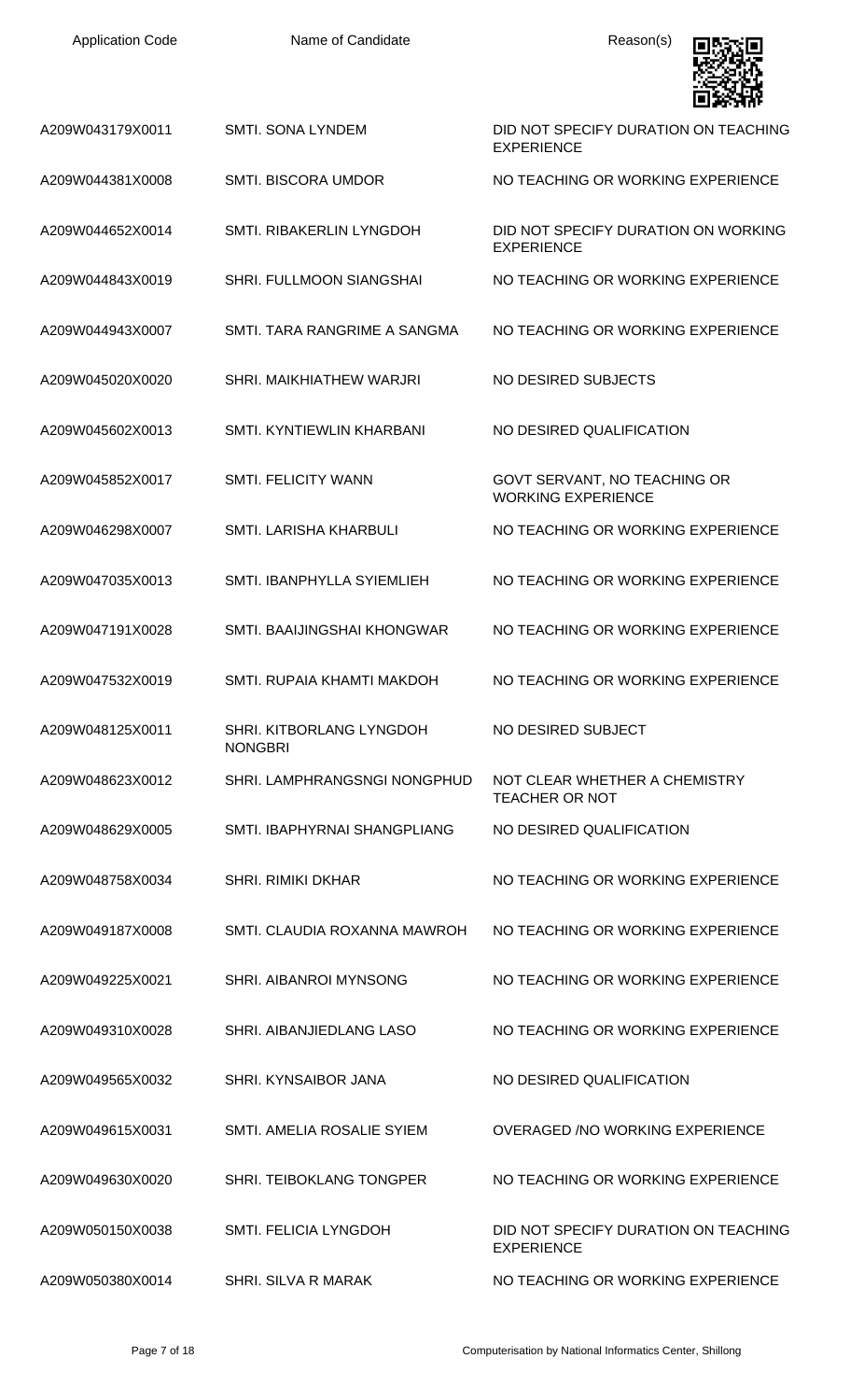| <b>Application Code</b> | Name of Candidate                                 | Reason(s)                                                 |
|-------------------------|---------------------------------------------------|-----------------------------------------------------------|
| A209W050427X0060        | SHRI. RUDY JAMES LAMARE                           | NO DESIRED QUALIFICATION                                  |
| A209W050503X0020        | SMTI. MAYONDI GRACE RAMSDAM                       | NO TEACHING OR WORKING EXPERIENCE                         |
| A209W050696X0012        | <b>SHRI. KERSOI MAWIONG</b>                       | NO TEACHING OR WORKING EXPERIENCE                         |
| A209W051236X0005        | <b>SMTI. DIMRIME CH MARAK</b>                     | NO TEACHING OR WORKING EXPERIENCE                         |
| A209W051406X0019        | SHRI. PYNSKHEMBORLANG T.<br><b>PHANRANG</b>       | NO TEACHING OR WORKING EXPERIENCE                         |
| A209W051570X0017        | SHRI. JOSHUA MARBANIANG                           | NO DESIRED QUALIFICATION                                  |
| A209W051680X0015        | SMTI. FENELLA MARY WAR<br><b>NONGKHLAW</b>        | OVERAGED/ NO WORKING EXPERIENCE                           |
| A209W052335X0034        | SHRI. POLESTAR KHARDEWSAW                         | NO DESIRED QUALIFICATION                                  |
| A209W052571X0030        | SHRI. DONBOKLANG REKON<br><b>LYNGDOH</b>          | NO TEACHING OR WORKING EXPERIENCE                         |
| A209W052734X0005        | SHRI. PRECIOUS STONE KHONGDUP                     | NO TEACHING OR WORKING EXPERIENCE                         |
| A209W052747X0026        | SHRI, KHLAINBOK JYRWA                             | NO DESIRED QUALIFICATION                                  |
| A209W053332X0039        | <b>SMTI. BEATIFY SUCHIANG</b>                     | NO TEACHING OR WORKING EXPERIENCE                         |
| A209W053678X0012        | <b>SMTI. RISHADAKA SUCHIANG</b>                   | NO TEACHING OR WORKING EXPERIENCE                         |
| A209W054574X0040        | SHRI. YOO MI O LALOO                              | DID NOT SPECIFY DURATION ON TEACHING<br><b>EXPERIENCE</b> |
| A209W055004X0007        | <b>SMTI. AIBANROI THOO</b>                        | NO TEACHING OR WORKING EXPERIENCE                         |
| A209W056178X0008        | SHRI. PLAYER SUNA                                 | NO DESIRED SUBJECT                                        |
| A209W056677X0020        | <b>SHRI. MEWANKI SUIAM</b>                        | NO TEACHING OR WORKING EXPERIENCE                         |
| A209W059004X0018        | <b>SHRI. JIEDLANG LAMIN</b>                       | DID SPECIFY DURATION ON TEACHING<br><b>EXPERIENCE</b>     |
| A209W059696X0004        | SHRI. NEVERMIND LAW                               | <b>UNDER QUALIFIED</b>                                    |
| A209W060594X0012        | SMTI. EWANMIHAKA PAKMA                            | NO DESIRED SUBJECT                                        |
| A209W060795X0021        | <b>SHRI. JIMLINROY TYMPUIN</b>                    | NO DESIRED QUALIFICATION                                  |
| A209W060902X0009        | <b>SMTI. IBADONBOKSHISHA</b><br><b>MARBANIANG</b> | NO TEACHING OR WORKING EXPERIENCE                         |
| A209W061963X0022        | <b>SMTI. MIRACLE WANNIANG</b>                     | NO DESIRED SUBJECT                                        |
| A209W063014X0019        | SMTI. LANOSHA SNAITANG                            | NO DESIRED SUBJECT                                        |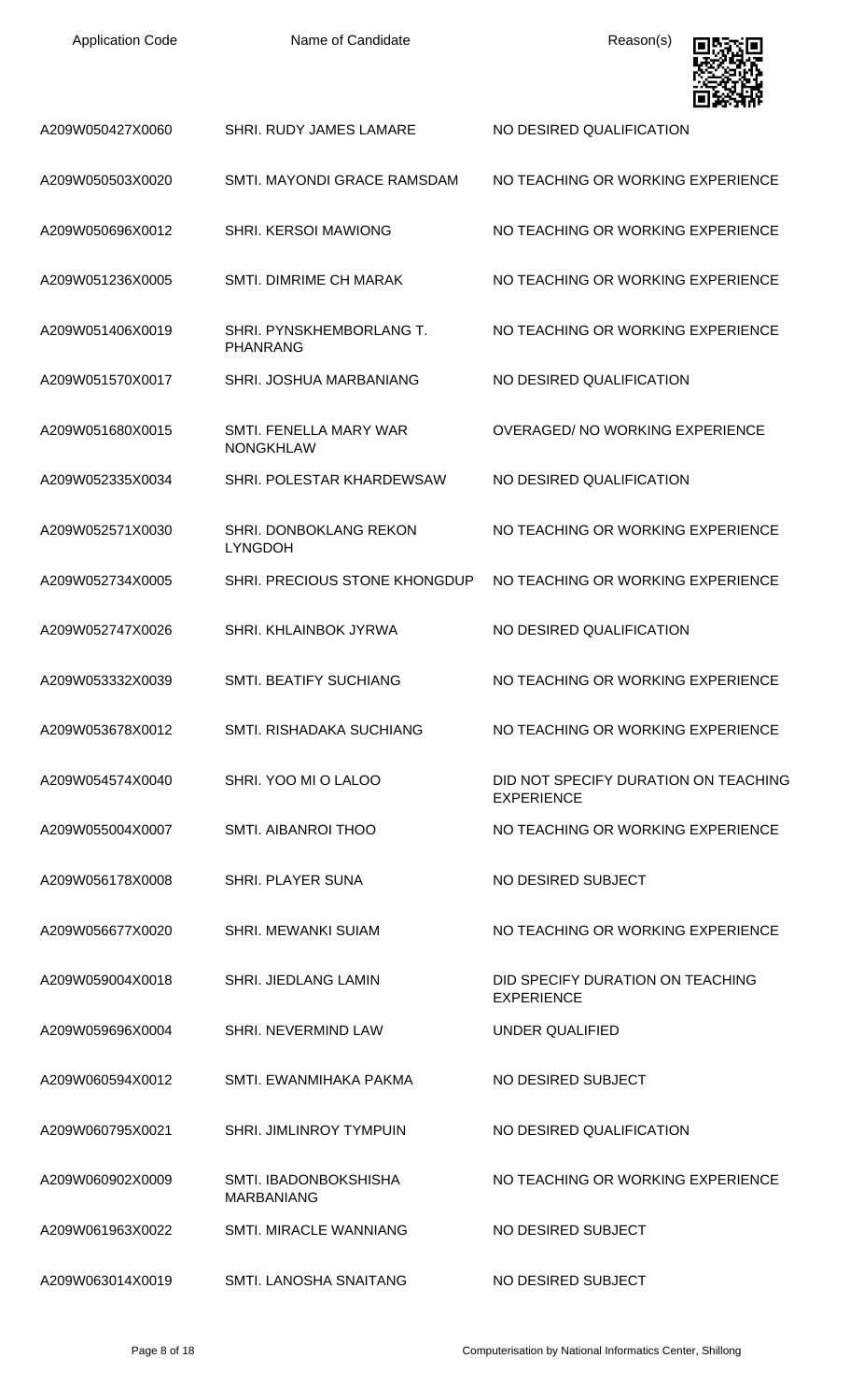| <b>Application Code</b> | Name of Candidate                               | Reason(s)                                                 |
|-------------------------|-------------------------------------------------|-----------------------------------------------------------|
| A209W063538X0008        | <b>SHRI. SHAIBORLANG RAPSANG</b>                | UNDER QUALIFIED                                           |
| A209W064147X0025        | <b>SHRI. SILRIK K SANGMA</b>                    | NO TEACHING OR WORKING EXPERIENCE                         |
| A209W064421X0014        | <b>SHRI. BIANGKI KHARUMNUID</b>                 | NO TEACHING OR WORKING EXPERIENCE                         |
| A209W064453X0021        | SHRI. MALSENG R MARAK                           | NO TEACHING OR WORKING EXPERIENCE                         |
| A209W064497X0070        | <b>SHRI. LIVINGSON KHARKONGOR</b>               | NO TEACHING OR WORKING EXPERIENCE                         |
| A209W064644X0024        | SMTI. BARBARA STEFFI<br><b>MAWKHLIENG</b>       | NO DESIRED QUALIFICATION                                  |
| A209W064656X0018        | SMTI. DETERMINE PATOR                           | NO TEACHING OR WORKING EXPERIENCE                         |
| A209W064659X0013        | <b>SHRI. TONY LYNGDOH</b><br><b>MARSHILLONG</b> | NO DESIRED QUALIFICATION                                  |
| A209W064712X0032        | SMTI. MITOO RANGAD                              | NO TEACHING OR WORKING EXPERIENCE                         |
| A209W065036X0014        | SHRI. CHARLESTINE SOH                           | NO TEACHING OR WORKING EXPERIENCE                         |
| A209W065168X0023        | SHRI, RAKRAK KONGKAL MARAK                      | NO DESIRED SUBJECT                                        |
| A209W065176X0006        | SHRI, KRICKSTEIN R MARAK                        | NO DESIRED QUALIFICATION                                  |
| A209W065563X0023        | SMTI. MENIKA M SANGMA                           | NO DESIRED QUALIFICATION                                  |
| A209W065790X0026        | SHRI. TERRENCE THANGKHIEW<br><b>THANGKHIEW</b>  | NO TEACHING OR WORKING EXPERIENCE                         |
| A209W066056X0028        | SMTI. MINGGAMI MARIA P MARAK                    | NO DESIRED QUALIFICATION                                  |
| A209W066578X0010        | SMTI. PHIBAKOR LYNGDOH                          | NO DESIRED QUALIFICATION                                  |
| A209W066595X0021        | SMTI. RINAMLANG PAMDHAI                         | NO DESIRED QUALIFICATION/OVERAGED                         |
| A209W066739X0043        | SHRI. BNENG DENNIES LAMIN                       | DID NOT SPECIFY DURATION ON TEACHING<br><b>EXPERIENCE</b> |
| A209W066834X0031        | SHRI. LENIN CHESTER CH MARAK                    | NO DESIRED QUALIFICATION                                  |
| A209W066942X0020        | <b>SMTI. RIPSERA R MARAK</b>                    | NO DESIRED QUALIFICATION                                  |
| A209W067399X0016        | SMTI. WANDIBAHUN WARJRI                         | NO TEACHING OR WORKING EXPERIENCE                         |
| A209W067562X0008        | SHRI, WALSRANG G MOMIN                          | NO DESIRED QUALIFICATION                                  |
| A209W068377X0022        | SMTI. SONIA SYNTHANG MARAK                      | NO TEACHING OR WORKING EXPERIENCE                         |
| A209W068603X0013        | SHRI. MOJISTER D SHIRA                          | NO DESIRED QUALIFICATION                                  |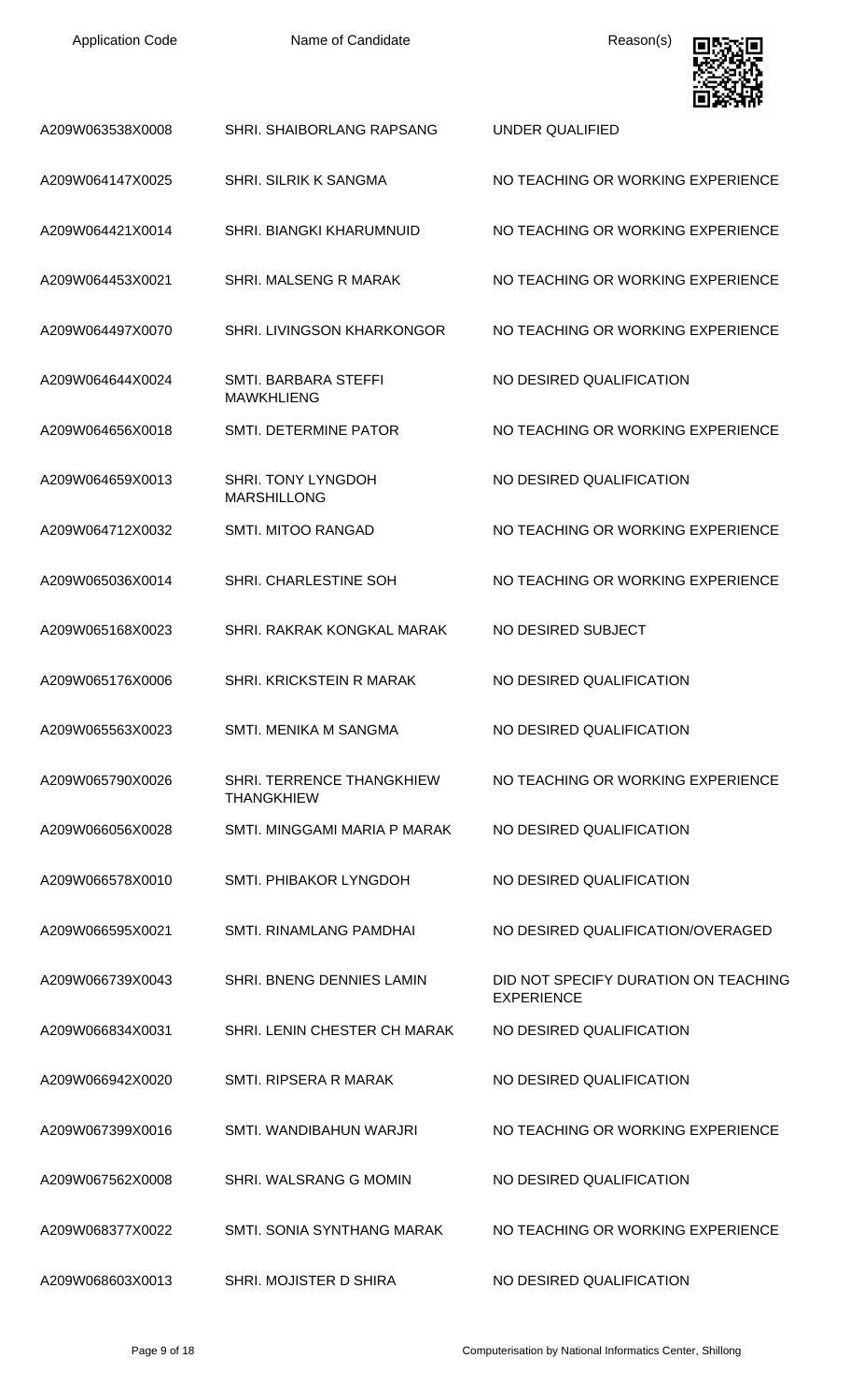| <b>Application Code</b> | Name of Candidate                               | Reason(s)                                                                                |
|-------------------------|-------------------------------------------------|------------------------------------------------------------------------------------------|
| A209W068927X0026        | SMTI. LEBITZA WARJRI                            | NO TEACHING OR WORKING EXPERIENCE                                                        |
| A209W069275X0013        | SMTI. RENITHA D SHIRA                           | NO DESIRED QUALIFICATION                                                                 |
| A209W070450X0025        | SMTI. ANDRIANA PYNGROPE                         | NO TEACHING OR WORKING EXPERIENCE                                                        |
| A209W070671X0010        | SHRI, KHRAWBOR SHYLLA                           | NOT SPECIFIED DURATION ON TEACHING<br><b>EXPERIENCE</b>                                  |
| A209W071041X0010        | SHRI. SHANIAHSKHEM THABAH                       | NO TEACHING OR WORKING EXPERIENCE                                                        |
| A209W072021X0012        | <b>SHRI. BIANGLANG KHARKONGOR</b>               | NO TEACHING OR WORKING EXPERIENCE                                                        |
| A209W073583X0016        | <b>SHRI. MACKENLY SUMER</b>                     | NO TEACHING OR WORKING EXPERIENCE                                                        |
| A209W073673X0009        | SMTI. IBAHUNSHISHA LYNGDOH                      | NO TEACHING OR WORKING EXPERIENCE                                                        |
| A209W073982X0015        | SHRI. WATSON SIANGSHAI                          | NO DESIRED QUALIFICATION                                                                 |
| A209W074610X0007        | SHRI. HAMLESS SNAITANG                          | <b>UNDERQUALIFIED</b>                                                                    |
| A209W075206X0019        | SMTI. IBAPYNSUKLANG GALONG                      | NO TEACHING OR WORKING EXPERIENCE                                                        |
| A209W077270X0033        | SHRI. SWEETYFORTH G MOMIN                       | NO DESIRED QUALIFICATION                                                                 |
| A209W078017X0010        | SHRI. ALFESTAR L MAIRANG                        | <b>UNDERQUALIFIED</b>                                                                    |
| A209W078522X0020        | SMTL PRELIDA N SANGMA                           | NO TEACHING OR WORKING EXPERIENCE                                                        |
| A209W078726X0007        | SMTI, AMABELLA MARWEIN                          | NO TEACHING OR WORKING EXPERIENCE                                                        |
| A209W079287X0015        | SMTI. CAREFULLYDARIS LYNGDOH<br><b>NONGLAIT</b> | NO TEACHING OR WORKING EXPERIENCE                                                        |
| A209W080074X0024        | SMTI. HAYONG IAIPYNHUNLANG<br><b>POHSHNA</b>    | DID NOT SPECIFY DURATION ON TEACHING<br>EXPERIENCE / YEAR OF PASSING NOT<br><b>CLEAR</b> |
| A209W080433X0005        | SMTI. ZERALOVINIA WAHLANG                       | NO TEACHING OR WORKING EXPERIENCE                                                        |
| A209W080584X0018        | <b>SMTI. IBANRILIN LAMIN</b>                    | NO TEACHING OR WORKING EXPERIENCE                                                        |
| A209W080629X0078        | SHRI. JEREMY MARBANIANG                         | NO TEACHING OR WORKING EXPERIENCE                                                        |
| A209W081371X0014        | SMTI. FLAVIA A MARAK                            | NO DESIRED QUALIFICATION                                                                 |
| A209W081537X0053        | SMTI. BALSA RITHIME D MOMIN                     | NO DESIRED QUALIFICATION                                                                 |
| A209W081607X0054        | SMTI. DEUTARINA MANKIN SANGMA                   | NO DESIRED QUALIFICATION/OVERAGED                                                        |
| A209W081797X0020        | SHRI. REDO GABIL MOMIN                          | NO DESIRED QUALIFICATION                                                                 |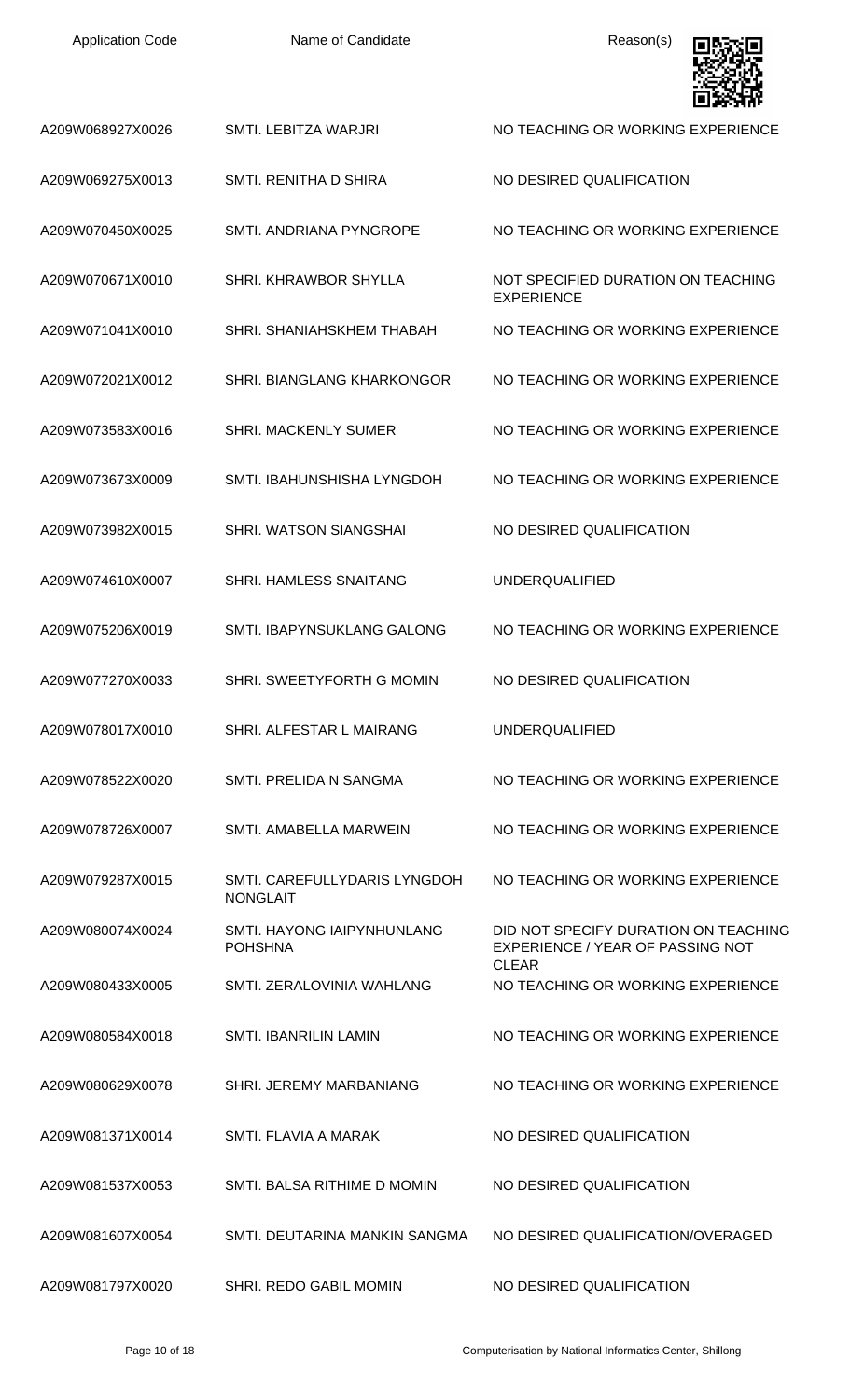| <b>Application Code</b> | Name of Candidate                         | Reason(s)                                                    |
|-------------------------|-------------------------------------------|--------------------------------------------------------------|
| A209W081927X0057        | SHRI. RECONCILES SOHTUN                   | <b>OVERAGED/DID NOT SPECIFY WORKING</b><br><b>EXPERIENCE</b> |
| A209W082104X0040        | SHRI. BALKAN W MOMIN                      | NO TEACHING OR WORKING EXPERIENCE                            |
| A209W082335X0024        | SMTI. BIDANCHISA S SANGMA                 | NO DESIRED QUALIFICATION                                     |
| A209W082495X0016        | SHRI. DONKUPAR MAIROM                     | NO DESIRED QUALIFICATION                                     |
| A209W082541X0011        | SMTI. PETRUNELLA MAIROM                   | NO DESIRED QUALIFICATION                                     |
| A209W082609X0012        | <b>SHRI. JASON MYROM</b>                  | <b>OVERAGED AND NO DESIRED</b><br><b>QUALIFICATION</b>       |
| A209W082612X0013        | SMTI. DAKAHI RYMBAI                       | NO TEACHING OR WORKING EXPERIENCE                            |
| A209W082782X0023        | SHRI. WANSHANLANG<br><b>KHARMAWPHLANG</b> | NO TEACHING OR WORKING EXPERIENCE                            |
| A209W082965X0013        | SHRI. KYNSAIBOR LYNGDOH<br><b>KYNSHI</b>  | DID NOT SPECIFY DURATION ON TEACHING<br><b>EXPERIENCE</b>    |
| A209W083140X0012        | SHRI. PYNSUKLANG SYIEMLIEH                | NO TEACHING OR WORKING EXPERIENCE                            |
| A209W083457X0013        | SMTI. HAPHILADAPBIANG<br>KHARMUJAI        | NO TEACHING OR WORKING EXPERIENCE                            |
| A209W083916X0021        | SHRI. RIKYRPANG KHARBANI                  | NOT CLEAR WHETHER A CHEMISTRY<br><b>TEACHER OR NOT</b>       |
| A209W084369X0046        | SHRI. YOOSHONKI DKHAR                     | NO DESIRED QUALIFICATION                                     |
| A209W084836X0009        | SMTI. AMINA RYNJAH                        | NO DESIRED QUALIFICATION                                     |
| A209W085217X0016        | <b>SMTI. NOSENG R MARAK</b>               | NO TEACHING OR WORKING EXPERIENCE                            |
| A209W085234X0018        | <b>SMTI. LYDAMEKA HING</b>                | NO DESIRED QUALIFICATION                                     |
| A209W085268X0010        | SHRI. BENHUR T SANGMA                     | NO DESIRED QUALIFICATION                                     |
| A209W085530X0014        | SHRI. SALGIRA K SANGMA                    | NO TEACHING OR WORKING EXPERIENCE                            |
| A209W085808X0011        | SMTI, KONGKA RANIDA SHYLLA                | <b>OVERAGED</b>                                              |
| A209W085927X0006        | SHRI. CHYAN CHANG G MOMIN                 | NO DESIRED QUALIFICATION                                     |
| A209W086051X0014        | <b>SHRI. ECHWA MIO KHARPURI</b>           | NO DESIRED QUALIFICATION                                     |
| A209W086804X0006        | SHRI. SHANKUPAR RYNJAH                    | NO TEACHING OR WORKING EXPERIENCE                            |
| A209W086879X0012        | SHRI. RAKSENG M MARAK                     | NO TEACHING OR WORKING EXPERIENCE                            |
| A209W086882X0007        | SMTI. DENISHA N SANGMA                    | NO TEACHING OR WORKING EXPERIENCE                            |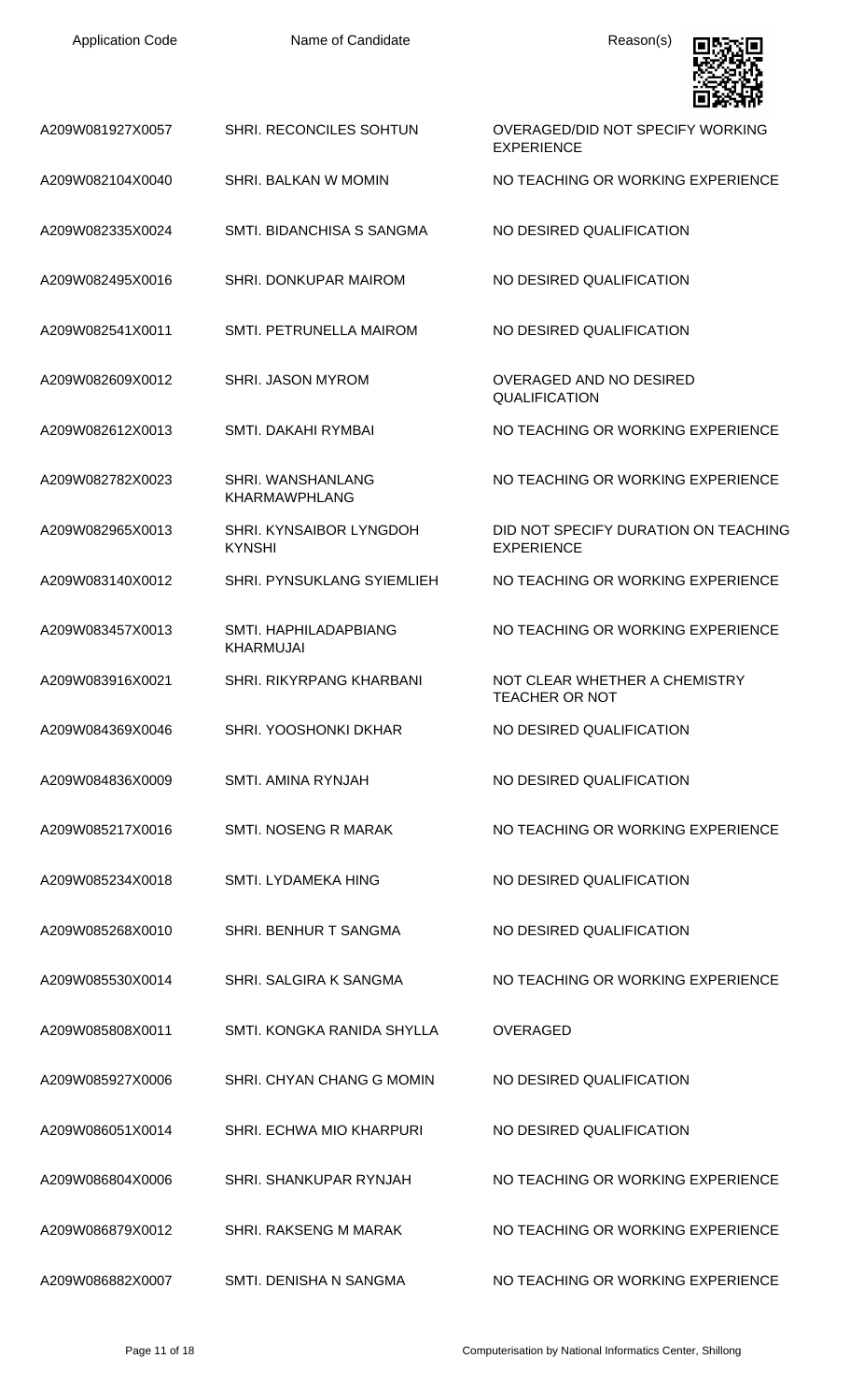| <b>Application Code</b> | Name of Candidate                              | Reason(s)                                                                                            |
|-------------------------|------------------------------------------------|------------------------------------------------------------------------------------------------------|
| A209W087013X0032        | <b>SHRI. REINHEART WAHLANG</b>                 | NO DESIRED QUALIFICATION                                                                             |
| A209W087251X0029        | SHRI, RAM SYIEMKIRU LAMAR                      | DID NOT SPECIFY DURATION ON TEACHING<br>EXPERIENCE/NOT A CHEMISTRY TEACHER                           |
| A209W087300X0008        | SHRI. DAMANTRE MANNAR                          | NO TEACHING OR WORKING EXPERIENCE                                                                    |
| A209W087656X0012        | <b>SMTI. DAKINI KONGWANG</b>                   | NO TEACHING OR WORKING EXPERIENCE                                                                    |
| A209W087761X0006        | SMTI. AGREEDA LAPASAM                          | NO TEACHING OR WORKING EXPERIENCE                                                                    |
| A209W087808X0023        | SMTI, DASUKSHISHA LYNGDOH<br><b>MARSHILONG</b> | NO DESIRED QUALIFICATION                                                                             |
| A209W087880X0014        | <b>SMTI. SHASHI BHUSAL</b>                     | NO TEACHING OR WORKING EXPERIENCE                                                                    |
| A209W087902X0018        | SMTI. LAWANDA SHISHA MARWEIN                   | NO DESIRED QUALIFICATION                                                                             |
| A209W088029X0010        | SHRI. IAINEHSKHEM LYNGDOH<br><b>LYNGKHOI</b>   | NO TEACHING OR WORKING EXPERIENCE                                                                    |
| A209W088211X0041        | <b>SHRI. RUHI SAYOO</b>                        | NO DESIRED QUALIFICATION                                                                             |
| A209W090997X0008        | SMTI, DAPHIKA S DKHAR                          | NO TEACHING OR WORKING EXPERIENCE                                                                    |
| A209W092027X0004        | SHRI. SHATBORLANG KHARPAN                      | NO TEACHING OR WORKING EXPERIENCE                                                                    |
| A209W095557X0018        | SHRI. BLOSTARWELL MAWBLEI                      | NO TEACHING OR WORKING EXPERIENCE/<br>CLARIFICATION NEEDED ON DATE, MONTH,<br>YEAR OF PASSING        |
| A209W098674X0004        | SMTI. MOFFIDA PATWETH                          | NO DESIRED SUBJECT                                                                                   |
| A209W099593X0020        | SHRI. EMBOKLANG KHONGSHUN                      | NO TEACHING OR WORKING EXPERIENCE/<br>CLARIFICATION NEEDED ON DATE, MONTH,<br>YEAR OF PASSING        |
| A209W101728X0023        | SHRI. BANSHEMBHA KHARUMNUID                    | UNDER QUALIFIED                                                                                      |
| A209W102409X0007        | SMTI. MAGNOLIA LALOO                           | NO TEACHING OR WORKING EXPERIENCE                                                                    |
| A209W102794X0005        | SMTI. DAWANLANGKI SHADAP                       | NO TEACHING OR WORKING EXPERIENCE                                                                    |
| A209W102926X0021        | SMTI, ARDAEMEE S RYNJAH                        | NO TEACHING OR WORKING EXPERIENCE/<br>CLARIFICATION NEEDED ON DATE, MONTH,<br><b>YEAR OF PASSING</b> |
| A209W103107X0004        | SMTI. CANDIDA WADAHUN<br><b>NONGHULOO</b>      | DID NOT SPECIFY DURATION ON TEACHING<br><b>EXPERIENCE</b>                                            |
| A209W298712X0014        | SHRI. ELDRED DOWDEN MARAK                      | NO TEACHING OR WORKING EXPERIENCE/<br>CLARIFICATION NEEDED ON DATE, MONTH,<br><b>YEAR OF PASSING</b> |
| A209W299883X0007        | <b>SMTI. RUBILI KHARBANI</b>                   | NO TEACHING OR WORKING EXPERIENCE                                                                    |
| A209W300242X0006        | SMTI. MIRACLE WARJRI                           | NO TEACHING OR WORKING EXPERIENCE                                                                    |
| A209W300246X0013        | <b>SMTI. WINAKI P SOHTUN</b>                   | NO TEACHING OR WORKING EXPERIENCE                                                                    |

Page 12 of 18 Computerisation by National Informatics Center, Shillong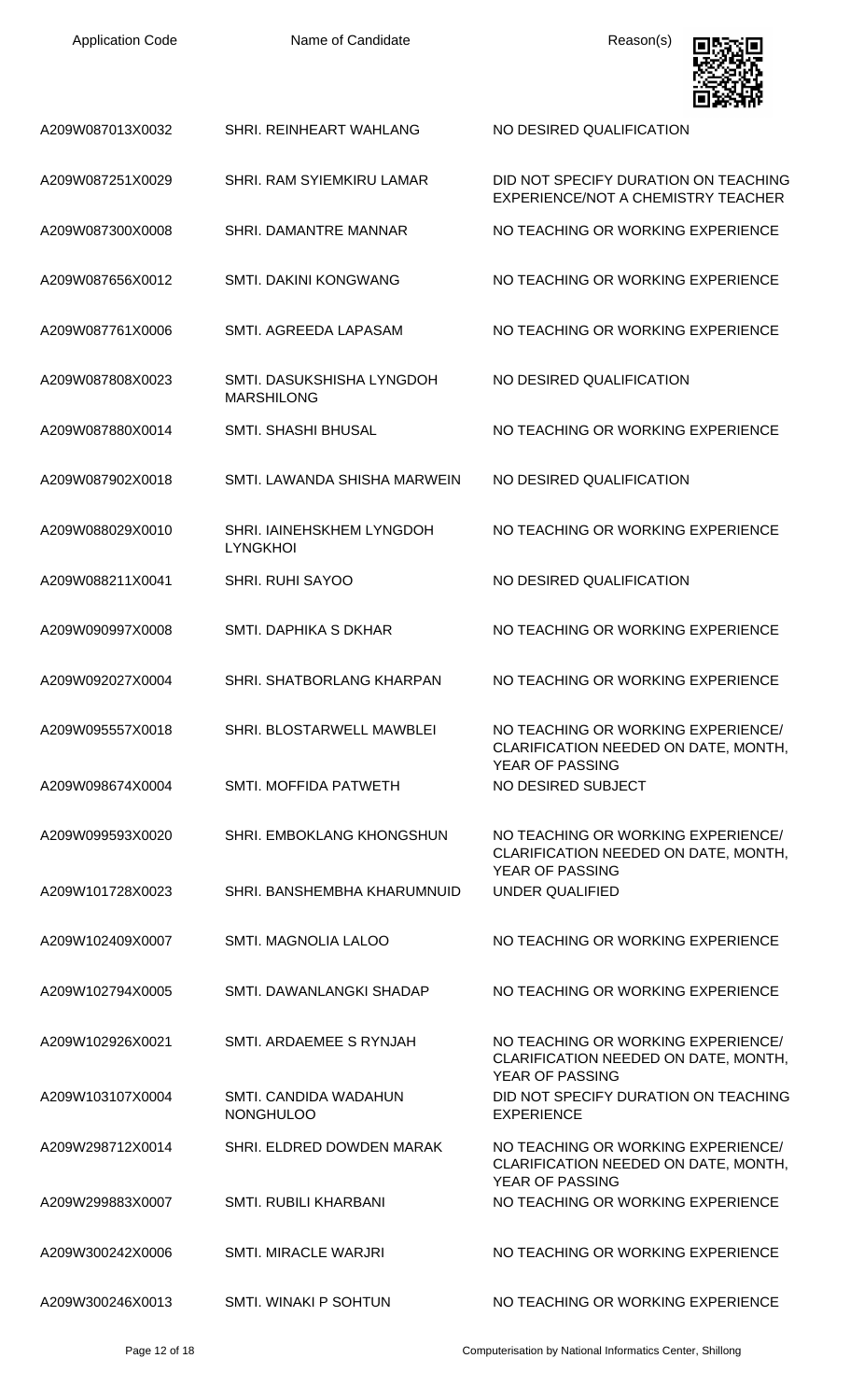| <b>Application Code</b> | Name of Candidate                             | Reason(s)                                                                                     |
|-------------------------|-----------------------------------------------|-----------------------------------------------------------------------------------------------|
| A209W300408X0006        | SMTI. LATHEWDEIPOR SHADAP                     | NO TEACHING OR WORKING EXPERIENCE                                                             |
| A209W300675X0007        | <b>SMTI. SHANTI SURONG</b>                    | NO TEACHING OR WORKING EXPERIENCE                                                             |
| A209W301172X0003        | SHRI. WESDINGSON LYNGKHOI                     | <b>UNDER QUALIFIED</b>                                                                        |
| A209W301246X0005        | SHRI. AIBOKLANG DKHAR                         | NO DESIRED QUALIFICATION                                                                      |
| A209W301395X0003        | <b>SMTI. SONAM HAJONG</b>                     | NO TEACHING OR WORKING EXPERIENCE                                                             |
| A209W301628X0010        | SHRI. DAMANG HIWOTMI PHAWA                    | NO DESIRED QUALIFICATION                                                                      |
| A209W301675X0016        | SHRI. WINSTARWELL SWER                        | DID NOT SPECIFY DURATION ON TEACHING<br><b>EXPERIENCE</b>                                     |
| A209W301733X0012        | SHRI. ASAKO DEMESA CH SANGMA                  | NO DESIRED QUALIFICATION                                                                      |
| A209W301770X0025        | <b>SMTI. EURIKA RYMBAI</b>                    | NO DESIRED QUALIFICATION                                                                      |
| A209W301914X0022        | SHRI. NIWANSAN DKHAR                          | NO TEACHING OR WORKING EXPERIENCE                                                             |
| A209W302093X0007        | SHRI. WAYNICKSON R MARAK                      | NO TEACHING OR WORKING EXPERIENCE                                                             |
| A209W302111X0019        | SHRI. RAJ KUMAR MISHRA                        | <b>OVERAGED</b>                                                                               |
| A209W302442X0005        | <b>SHRI. JESTAR SUTING</b>                    | DID NOT SPECIFY DURATION ON TEACHING<br><b>EXPERIENCE</b>                                     |
| A209W302600X0003        | SMTI. GRITHAMINAMRA MOMIN                     | NO TEACHING OR WORKING EXPERIENCE                                                             |
| A209W302816X0003        | SHRI. EXCLU R SANGMA                          | NO TEACHING OR WORKING EXPERIENCE/<br>CLARIFICATION NEEDED ON DATE, MONTH,                    |
| A209W302881X0005        | SMTI. EVAGRECIA LYNGDOH<br><b>NONGBRI</b>     | YEAR OF PASSING<br>NO TEACHING OR WORKING EXPERIENCE                                          |
| A209W302963X0002        | <b>SMTI. IDENTICIA MARWEIN</b>                | <b>OVERAGED</b>                                                                               |
| A209W303402X0012        | SMTI, SINCERITY LYNGDOH KYNSHI                | DID NOT SPECIFY DURATION ON TEACHING<br><b>EXPERIENCE</b>                                     |
| A209W303618X0001        | SHRI. KITKUPAR KHARSOHNOH                     | UNDER QUALIFIED                                                                               |
| A209W303690X0002        | <b>SHRI. DIMPUL RABHA</b>                     | NO TEACHING OR WORKING EXPERIENCE/<br>CLARIFICATION NEEDED ON DATE, MONTH,<br>YEAR OF PASSING |
| A209W303899X0004        | <b>SHRI. MUKESH BASFORE</b>                   | <b>OVERAGED</b>                                                                               |
| A209W304120X0004        | SMTI. HAYACYNTA LYNGDOH<br><b>MARSHILLONG</b> | NO TEACHING OR WORKING EXPERIENCE                                                             |
| A209W304137X0009        | SHRI. CHUANCHI DONASA A<br><b>SANGMA</b>      | NO TEACHING OR WORKING EXPERIENCE                                                             |
| A209W304574X0004        | <b>SHRI, MIKRAK CHISIM SANGMA</b>             | NO DESIRED SUBJECT                                                                            |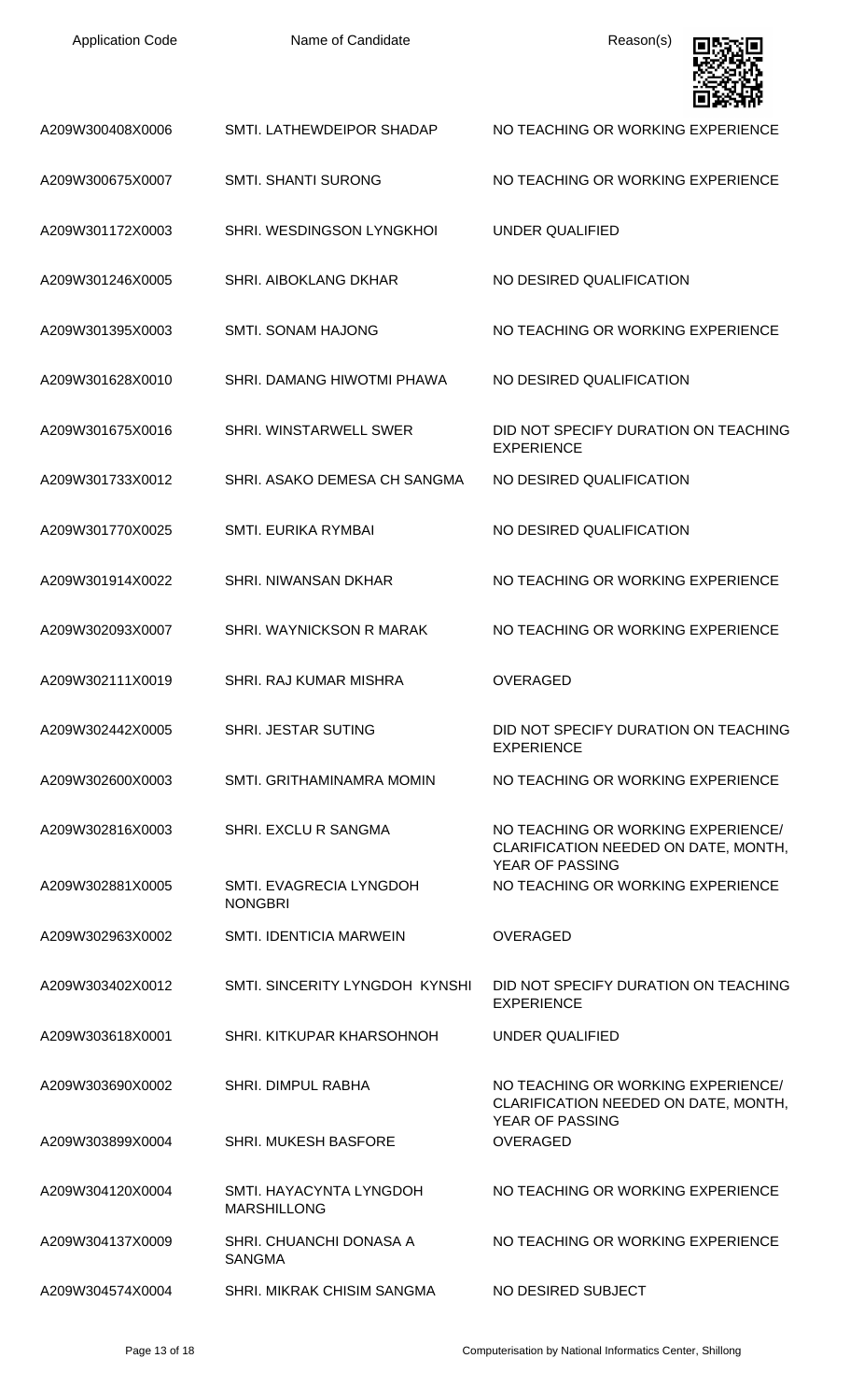| <b>Application Code</b> | Name of Candidate                           | Reason(s)                                                                                            |
|-------------------------|---------------------------------------------|------------------------------------------------------------------------------------------------------|
| A209W304633X0003        | SMTI. TAMAMI CH SANGMA                      | NO TEACHING OR WORKING EXPERIENCE                                                                    |
| A209W304994X0004        | SMTI. AFFIDOLYNE LYNGDOH<br><b>NONGLAIT</b> | <b>UNDER QUALIFIED</b>                                                                               |
| A209W306314X0006        | SHRI. SILPADSON NONGLONG                    | NO DESIRED QUALIFICATION                                                                             |
| A209W306419X0009        | <b>SHRI. RUBELROY SYRTI</b>                 | NO DESIRED QUALIFICATION                                                                             |
| A209W306503X0003        | SMTI. ALAKRITY KHARMAWLONG                  | <b>UNDER QUALIFIED</b>                                                                               |
| A209W306712X0009        | SMTI. ROSE BEFFERA NONGKYNRIH               | NO DESIRED QUALIFICATION                                                                             |
| A209W306892X0015        | SMTI. ANAMIKA JESSIRELLA G<br><b>MOMIN</b>  | NO DESIRED QUALIFICATION                                                                             |
| A209W306945X0011        | SMTI. YVE TESSIE GARREY MOMIN               | <b>OVERAGED</b>                                                                                      |
| A209W307314X0004        | SHRI. ALEXANDRIC KHARSOHTUN                 | NO TEACHING OR WORKING EXPERIENCE/<br>CLARIFICATION NEEDED ON DATE, MONTH,<br><b>YEAR OF PASSING</b> |
| A209W307909X0003        | SHRI. EVERJOY KHARMUTI                      | NO DESIRED QUALIFICATION                                                                             |
| A209W307961X0003        | <b>SHRI. STANLEY SUSNGI</b>                 | NO DESIRED QUALIFICATION                                                                             |
| A209W308055X0003        | SMTI. DEBORAH RACHEL RANEE                  | NO DESIRED SUBJECT                                                                                   |
| A209W308077X0002        | <b>SMTI. OIENDRILLA SARKAR</b>              | DID NOT SPECIFY DURATION ON TEACHING<br><b>EXPERIENCE</b>                                            |
| A209W308122X0029        | SMTI. ANCHECHIA K. SANGMA                   | NO DESIRED QUALIFICATION                                                                             |
| A209W309229X0003        | <b>SHRI. JODISON KSHIAR</b>                 | NO DESIRED SUBJECT                                                                                   |
| A209W309916X0005        | SMTI. JUSTFLORISA DORA KYNJING              | NO TEACHING OR WORKING EXPERIENCE/<br>CLARIFICATION NEEDED ON DATE, MONTH,<br>YEAR OF PASSING        |
| A209W310055X0003        | SMTI. DORATHY MARKHAP                       | DID NOT SPECIFY DURATION ON TEACHING<br><b>EXPERIENCE</b>                                            |
| A209W310213X0002        | SMTI. CLARISA B MUTHLONG                    | <b>OVERAGED</b>                                                                                      |
| A209W310558X0005        | SMTI. EVA ATTAMCHI T SANGMA                 | NO TEACHING OR WORKING EXPERIENCE                                                                    |
| A209W310846X0007        | SMTI. SHAIPHAR MARY SYIEM<br><b>NONGBAH</b> | NO TEACHING OR WORKING EXPERIENCE                                                                    |
| A209W310874X0003        | SMTL IBABIANGDOR RYNGHANG                   | NO TEACHING OR WORKING EXPERIENCE                                                                    |
| A209W311290X0006        | SHRI. LABET BANKYNMAW MARPNA                | NO TEACHING OR WORKING EXPERIENCE                                                                    |
| A209W311397X0004        | SMTI. YOOKADAII NOHRIANG                    | DID NOT SPECIFY DURATION ON TEACHING<br><b>EXPERIENCE</b>                                            |
| A209W311858X0002        | SMTI. BANCHERA N SANGMA                     | NO TEACHING OR WORKING EXPERIENCE                                                                    |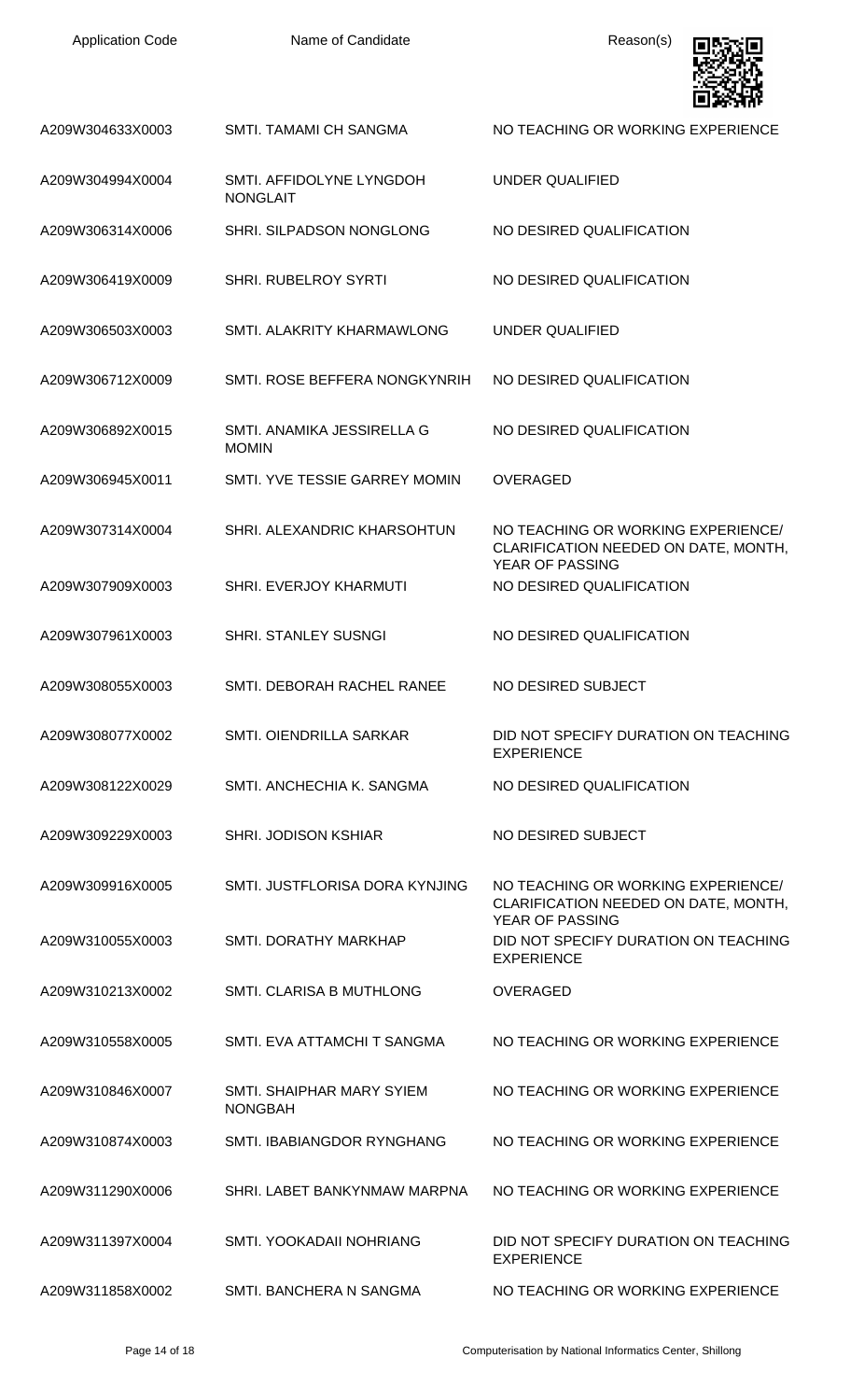| <b>Application Code</b> | Name of Candidate                           | Reason(s)                                                                                            |
|-------------------------|---------------------------------------------|------------------------------------------------------------------------------------------------------|
| A209W311967X0006        | <b>SHRI. GRADUALITY SIANGSHAI</b>           | DID NOT SPECIFY DURATION ON TEACHING<br><b>EXPERIENCE</b>                                            |
| A209W312069X0009        | SHRI. PHILLIP G MOMIN                       | NO TEACHING OR WORKING EXPERIENCE                                                                    |
| A209W312128X0004        | <b>SMTI. IULI LYNGDOH</b>                   | NO TEACHING OR WORKING EXPERIENCE                                                                    |
| A209W312235X0004        | SMTI. CHINGCHI R MARAK                      | NO TEACHING OR WORKING EXPERIENCE                                                                    |
| A209W312376X0006        | <b>SMTI. IMONKA BAMON</b>                   | NO TEACHING OR WORKING EXPERIENCE/<br>CLARIFICATION NEEDED ON DATE, MONTH,<br><b>YEAR OF PASSING</b> |
| A209W312532X0003        | SMTI. SHELAREEN EDIEMI SUNN                 | NO DESIRED QUALIFICATION                                                                             |
| A209W312630X0003        | SHRI, RAKNAN R MARAK                        | NO DESIRED SUBJECT                                                                                   |
| A209W312673X0006        | <b>SMTI. AITIMON DKHAR</b>                  | NO DESIRED QUALIFICATION                                                                             |
| A209W312934X0006        | SHRI. CHADAMBE TENGKAM B<br><b>MARAK</b>    | NO DESIRED SUBJECT                                                                                   |
| A209W312946X0004        | <b>SMTI. MAYURI HAJONG</b>                  | NO TEACHING OR WORKING EXPERIENCE                                                                    |
| A209W313315X0016        | SHRI. JAFFA BIANCA D SANGMA                 | NO TEACHING OR WORKING EXPERIENCE/<br>CLARIFICATION NEEDED ON DATE, MONTH,<br><b>YEAR OF PASSING</b> |
| A209W313633X0002        | SHRI. SEDNEY CARTON M. MOMIN                | NO DESIRED QUALIFICATION                                                                             |
| A209W313904X0005        | SHRI. ASHLEY KIMKIM D SANGMA                | NO DESIRED QUALIFICATION                                                                             |
| A209W314078X0008        | <b>SMTI. BULI NARLONG</b>                   | NO DESIRED QUALIFICATION                                                                             |
| A209W314297X0002        | <b>SMTI. SHARAILIN RANI</b>                 | NO TEACHING OR WORKING EXPERIENCE/<br>CLARIFICATION NEEDED ON DATE, MONTH,<br><b>YEAR OF PASSING</b> |
| A209W314342X0008        | SMTI. SAFETY ENGEL LYNGDOH<br><b>KYNSHI</b> | NO TEACHING OR WORKING EXPERIENCE                                                                    |
| A209W315733X0002        | SMTI. GREJOLISH CH MARAK                    | NO DESIRED QUALIFICATION                                                                             |
| A209W316202X0010        | SMTI. ARAMNISA D SANGMA                     | NO TEACHING OR WORKING EXPERIENCE                                                                    |
| A209W316546X0003        | SHRI. JEREMIAH RALPHY LALOO                 | NO DESIRED QUALIFICATION                                                                             |
| A209W316570X0004        | <b>SMTI. IBALARI MAKRI</b>                  | NO DESIRED QUALIFICATION                                                                             |
| A209W316643X0007        | SHRI. CHIGA RIKKIM K MARAK                  | NO TEACHING OR WORKING EXPERIENCE                                                                    |
| A209W316709X0005        | SHRI. AMRE JAGAM G SANGMA                   | NO TEACHING OR WORKING<br>EXPERIENCE/CLARIFICATION NEEDED ON<br>DATE, MONTH, YEAR OF PASSING         |
| A209W316983X0004        | SMTI. HEMA N SANGMA                         | NO DESIRED QUALIFICATION                                                                             |
| A209W317031X0006        | SMTI. LISHA BRAHAMY N. SANGMA               | NO TEACHING OR WORKING EXPERIENCE                                                                    |

Page 15 of 18 Computerisation by National Informatics Center, Shillong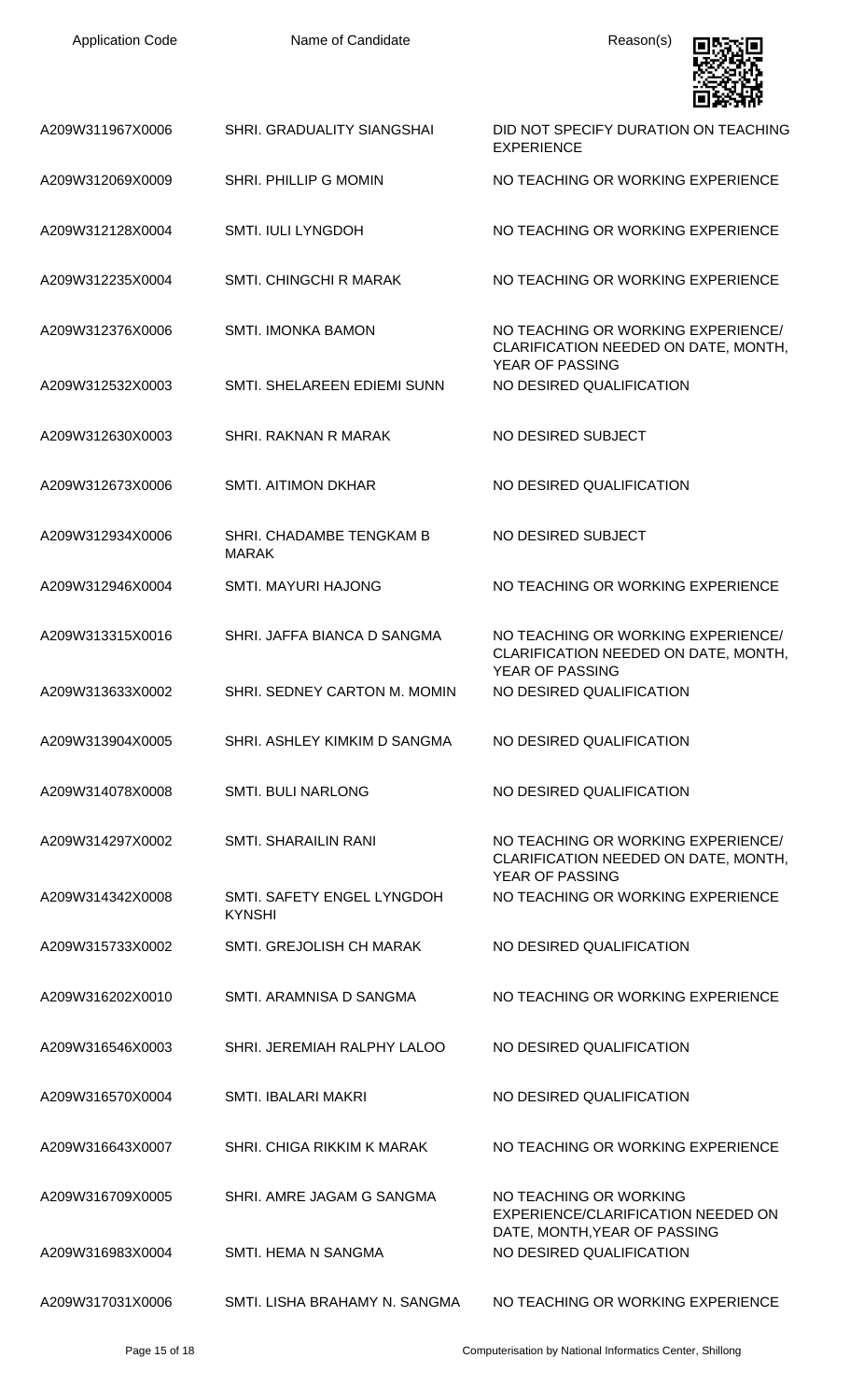| <b>Application Code</b> | Name of Candidate                               | Reason(s)                                                                                    |
|-------------------------|-------------------------------------------------|----------------------------------------------------------------------------------------------|
| A209W317126X0026        | SHRI. RANGSEIBOR RANI                           | NO TEACHING OR WORKING EXPERIENCE                                                            |
| A209W317270X0005        | SMTI. IBAWANSHWA DHAR                           | NO TEACHING OR WORKING<br>EXPERIENCE/CLARIFICATION NEEDED ON<br>DATE, MONTH, YEAR OF PASSING |
| A209W317694X0004        | SMTI. BANGME DALBOT SHIRA                       | NO DESIRED QUALIFICATION                                                                     |
| A209W318375X0020        | SMTI. BANISHA RYMPEI                            | NO TEACHING OR WORKING EXPERIENCE                                                            |
| A209W318456X0002        | <b>SMTI. MAYURI MANN</b>                        | NO DESIRED QUALIFICATION                                                                     |
| A209W318762X0004        | SHRI. ROLANDO THUBRU                            | CLARIFICATION NEEDED ON SUBJECT AND<br><b>TEACHING EXPERIENCE</b>                            |
| A209W319174X0003        | <b>SHRI. RIKRAK GARE MOMIN</b>                  | NOT SPECIFIED DURATION OF TEACHING<br><b>EXPERIENCE</b>                                      |
| A209W319631X0003        | SMTI. IBALASIEWDOR RODSHONG                     | DID NOT SPECIFY DURATION ON TEACHING<br><b>EXPERIENCE</b>                                    |
| A209W319643X0005        | SMTI. PYNIASUKLANG<br><b>RYNTATHIANG</b>        | DID NOT SPECIFY DURATION ON TEACHING<br><b>EXPERIENCE</b>                                    |
| A209W319694X0002        | SHRI, KRINIYAN CHEYANG G MOMIN                  | <b>UNDER QUALIFIED</b>                                                                       |
| A209W320505X0016        | SHRI. BANJOPLANG WANNIANG                       | NO TEACHING OR WORKING EXPERIENCE                                                            |
| A209W320717X0009        | SHRI. WANJOP PDANG                              | NO DESIRED QUALIFICATION                                                                     |
| A209W321365X0003        | SHRI. BENIBIRTH M SANGMA                        | NO DESIRED SUBJECT                                                                           |
| A209W321614X0005        | <b>SMTI. LAWANSUK PARIONG</b>                   | NO TEACHING OR WORKING EXPERIENCE                                                            |
| A209W321623X0004        | <b>SMTI. LUMINA PARIONG</b>                     | NO TEACHING OR WORKING EXPERIENCE                                                            |
| A209W321834X0016        | SMTI. MARBAKYNTI L LYNGKHOI                     | NO TEACHING OR WORKING EXPERIENCE                                                            |
| A209W321924X0006        | <b>SHRI. RICKY SUCHIANG</b>                     | NO TEACHING OR WORKING EXPERIENCE                                                            |
| A209W322092X0008        | <b>SHRI. CHICKU B MARAK</b>                     | NO TEACHING OR WORKING EXPERIENCE                                                            |
| A209W322181X0008        | SMTI. FLOSSIE BLOOMY FERRYRA<br><b>CH MARAK</b> | NO DESIRED SUBJECT                                                                           |
| A209W322347X0006        | SHRI. ALLAN SABATHSAL P MARAK                   | NO DESIRED QUALIFICATION                                                                     |
| A209W322575X0006        | SHRI. MACARIUSH N SANGMA                        | NO DESIRED QUALIFICATION                                                                     |
| A209W322694X0007        | SHRI, MIDAMAN LANONG                            | DID NOT SPECIFY DURATION ON TEACHING<br><b>EXPERIENCE</b>                                    |
| A209W322700X0003        | <b>SMTI. B GIGINIA SWER</b>                     | NO TEACHING OR WORKING EXPERIENCE                                                            |
| A209W323423X0006        | SMTI. MEBAAIDAHUN SYIEMLIEH                     | NO TEACHING OR WORKING EXPERIENCE                                                            |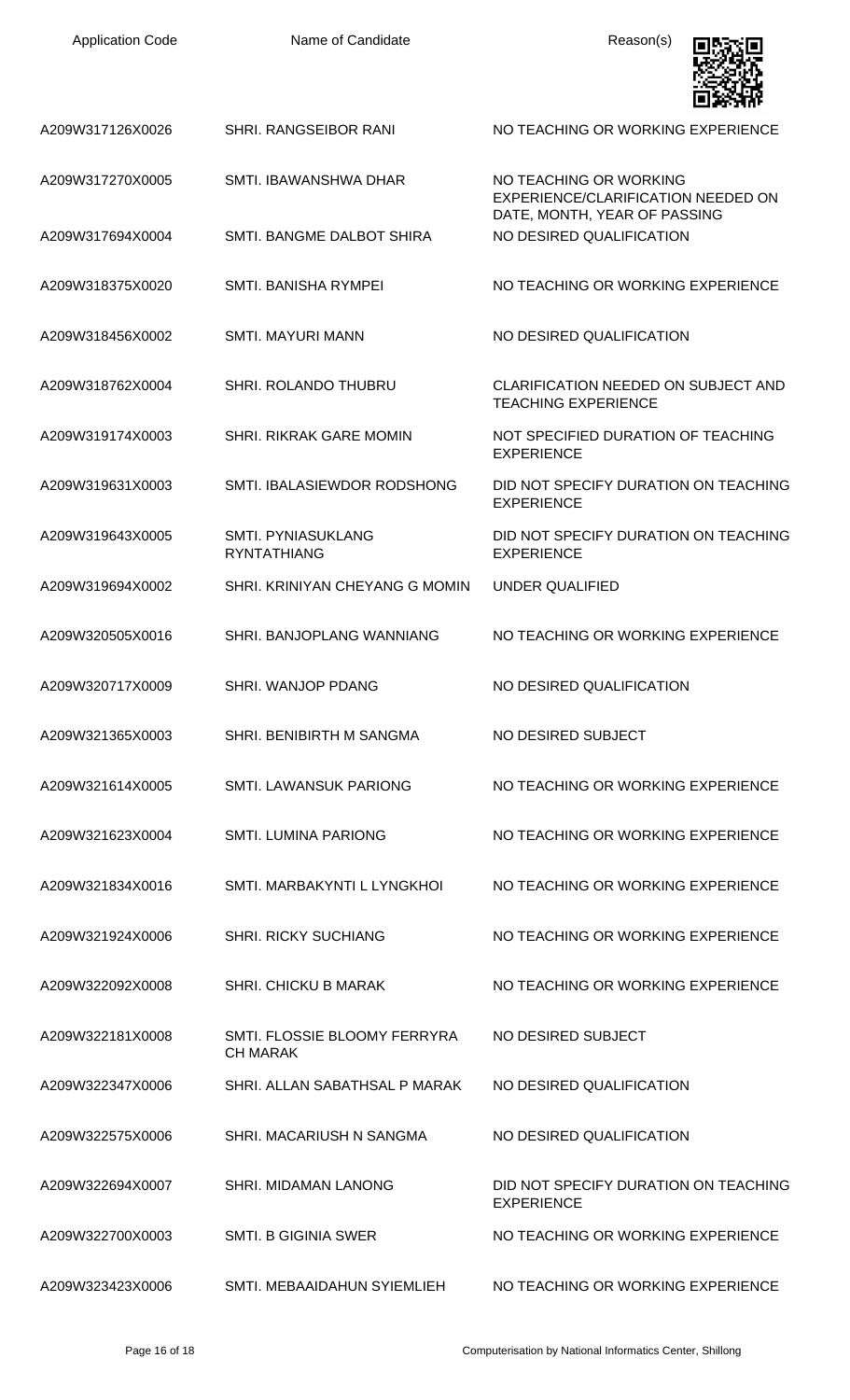Name of Candidate **Reason(s)** 



| A209W323492X0008 | SHRI. RAPLANG STEVEN UMDOR   | NO TEACHING OR WORKING EXPERIENCE                                          |
|------------------|------------------------------|----------------------------------------------------------------------------|
| A209W323539X0008 | SMTI. NORA T SANGMA          | NO DESIRED SUBJECT                                                         |
| A209W323560X0004 | SMTI. MARY JUNE MYRTHONG     | NO DESIRED SUBJECT                                                         |
| A209W323622X0008 | SMTI. CHINGKAME R MOMIN      | NO TEACHING OR WORKING EXPERIENCE                                          |
| A209W324032X0012 | SMTI. AITISHA KHARBUDNAH     | NO TEACHING OR WORKING EXPERIENCE                                          |
| A209W324132X0006 | SMTI. IBADAIAKMEN MARBANIANG | NO TEACHING OR WORKING EXPERIENCE                                          |
| A209W324532X0004 | SMTI. EDAKA SHALLAM          | NO DESIRED QUALIFICATION                                                   |
| A209W324706X0003 | SHRI. PANTHORA B MARAK       | NO DESIRED SUBJECT                                                         |
| A209W324845X0031 | SHRI. THIJ BIAM              | NO TEACHING OR WORKING EXPERIENCE                                          |
| A209W324903X0010 | SHRI. LONGDUN POHKTAI        | NO TEACHING OR WORKING EXPERIENCE/<br>CLARIFICATION NEEDED ON DATE, MONTH, |
| A209W324987X0002 | SHRI. FEROLIGHT D SANGMA     | <b>YEAR OF PASSING</b><br>NO TEACHING OR WORKING EXPERIENCE                |
| A209W325197X0004 | SHRI. LARIKUPAR MARBANIANG   | NO TEACHING OR WORKING EXPERIENCE/<br>CLARIFICATION NEEDED ON DATE, MONTH, |
| A209W325432X0005 | SMTI. LIZZA M SHADAP         | YEAR OF PASSING<br>NO DESIRED QUALIFICATION                                |
| A209W325721X0004 | <b>SMTI, SARIKA SUNA</b>     | NO TEACHING OR WORKING EXPERIENCE                                          |
| A209W326541X0002 | <b>SHRI. BIPURNA HAJONG</b>  | UNDER QUALIFIED                                                            |
| A209W326599X0009 | SMTI. MAKRISHA PYNGROPE      | UNDER QUALIFIED                                                            |
| A209W326660X0029 | SMTI. DEBRA MARTINA RYNJAH   | NO DESIRED QUALIFICATION                                                   |
| A209W326700X0002 | SMTI. BETBHALIN KHARBITHAI   | NO TEACHING OR WORKING EXPERIENCE                                          |
| A209W327296X0016 | SHRI. DA O CHWA PASSAH       | NO TEACHING OR WORKING EXPERIENCE                                          |
| A209W327530X0005 | <b>SMTI. ERICA MYNSONG</b>   | NO TEACHING OR WORKING EXPERIENCE                                          |
| A209W327577X0008 | SHRI. BANTEILANG NONGRUM     | NO TEACHING OR WORKING EXPERIENCE                                          |
| A209W328951X0009 | SMTI. BANDARISHA NONGSIEJ    | NO DESIRED QUALIFICATION                                                   |
| A209W329018X0012 | SMTI. AKCHINA CH MARAK       | NO DESIRED QUALIFICATION                                                   |
| A209W329504X0002 | SMTI. NARIKILDA NONGRANG     | DID NOT SPECIFY DURATION ON TEACHING<br><b>EXPERIENCE</b>                  |